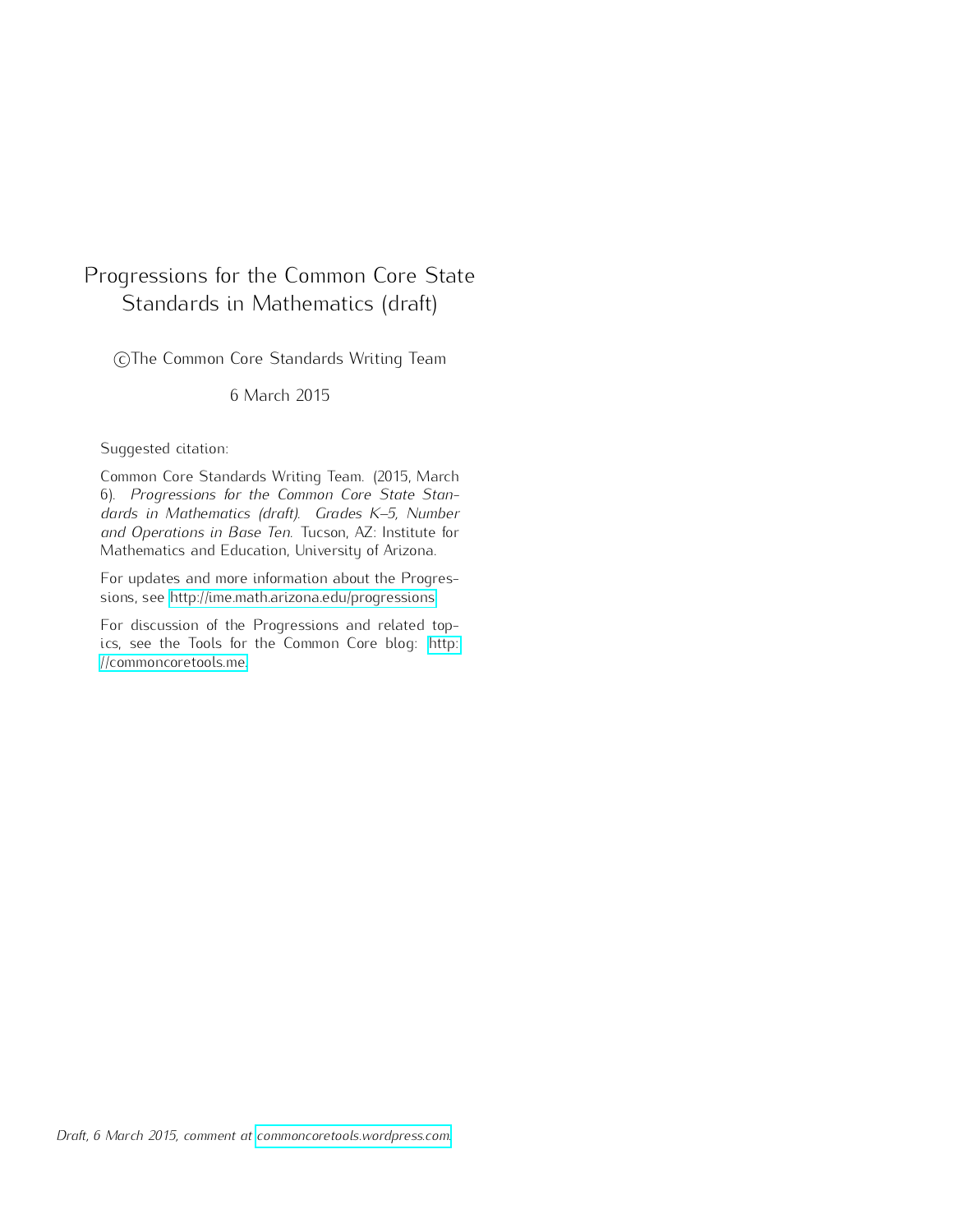# Number and Operations in Base Ten, K–5

#### **Overview**

Students' work in the base-ten system is intertwined with their work on counting and cardinality, and with the meanings and properties of addition, subtraction, multiplication, and division. Work in the base-ten system relies on these meanings and properties, but also contributes to deepening students' understanding of them.

Position The base-ten system is a remarkably efficient and uniform system for systematically representing all numbers. Using only the ten digits 0, 1, 2, 3, 4, 5, 6, 7, 8, 9, every number can be represented as a string of digits, where each digit represents a value that depends on its place in the string. The relationship between values represented by the places in the base-ten system is the same for whole numbers and decimals: the value represented by each place is always 10 times the value represented by the place to its immediate right. In other words, moving one place to the left, the value of the place is multiplied by 10. In moving one place to the right, the value of the place is divided by 10. Because of this uniformity, standard algorithms for computations within the base-ten system for whole numbers extend to decimals.

Base-ten units Each place of a base-ten numeral represents a base-ten unit: ones, tens, tenths, hundreds, hundredths, etc. The digit in the place represents 0 to 9 of those units. Because ten like units make a unit of the next highest value, only ten digits are needed to represent any quantity in base ten. The basic unit is a *one* (represented by the rightmost place for whole numbers). In learning about whole numbers, children learn that ten ones compose a new kind of unit called a *ten*. They understand two-digit numbers as composed of tens and ones, and use this understanding in computations, decomposing 1 ten into 10 ones and composing a ten from 10 ones.

The power of the base-ten system is in repeated bundling by ten: 10 tens make a unit called a hundred. Repeating this process of creating new units by bundling in groups of ten creates units called

*Draft, 6 March 2015, comment at [commoncoretools.wordpress.com.](commoncoretools.wordpress.com)*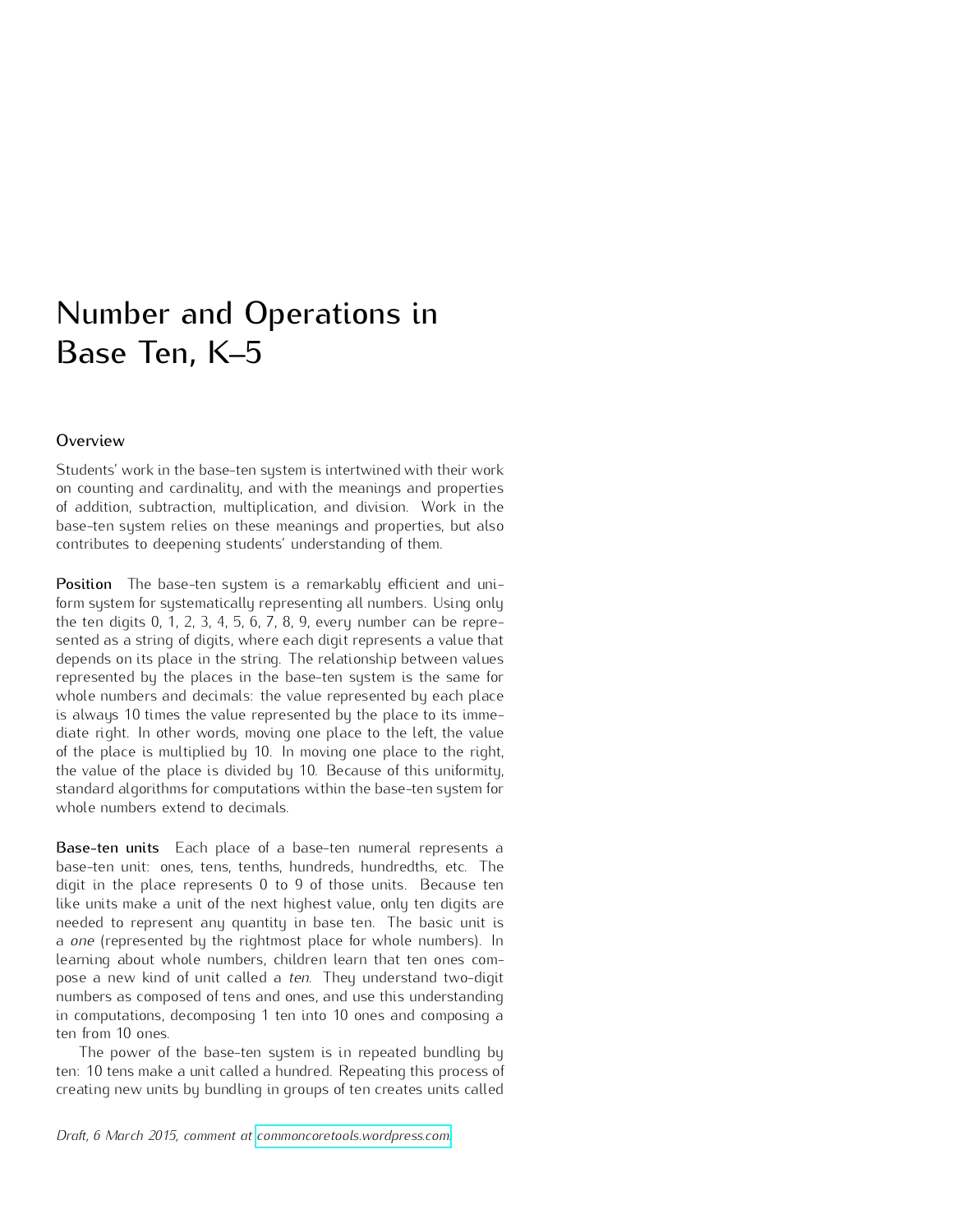#### $NBT, K-5$  3

*thousand*, *ten thousand*, *hundred thousand* . . . In learning about decimals, children partition a one into 10 equal-sized smaller units, each of which is a tenth. Each base-ten unit can be understood in terms of any other base-ten unit. For example, one hundred can be viewed as a tenth of a thousand, 10 tens, 100 ones, or 1*,*000 tenths. Algorithms*•* for operations in base ten draw on such relationships among the base-ten units.

Computations Standard algorithms<sup>•</sup> for base-ten computations with the four operations rely on decomposing numbers written in baseten notation into base-ten units. The properties of operations then allow any multi-digit computation to be reduced to a collection of single-digit computations. These single-digit computations sometimes require the composition or decomposition of a base-ten unit.

Beginning in Kindergarten, the requisite abilities develop gradually over the grades. Experience with addition and subtraction within 20 is a Grade 1 standard<sup>1.0A6</sup> and fluency is a Grade 2 standard.<sup>2.0A.2</sup> Computations within 20 that "cross 10," such as  $9 + 8$ or  $13 - 6$ , are especially relevant to NBT because they afford the development of the Level 3 make-a-ten strategies for addition and subtraction described in the OA Progression. From the NBT perspective, make-a-ten strategies are (implicitly) the first instances of composing or decomposing a base-ten unit. Such strategies are a foundation for understanding in Grade 1 that addition may require composing a ten<sup>1.NBT.4</sup> and in Grade 2 that subtraction may involve decomposing a ten.<sup>2.NBT.7</sup>

Strategies and algorithms The Standards distinguish strategies*•* from algorithms. Work with computation begins with use of strategies and "efficient, accurate, and generalizable methods." (See Grade 1 critical areas 1 and 2, Grade 2 critical area 2; Grade 4 critical area 1.) For each operation, the culmination of this work is signaled in the Standards by use of the term "standard algorithm."

Initially, students compute using concrete models or drawings and strategies based on place value, properties of operations, and/or the relationship between addition and subtraction (or multiplication and division). They relate their strategies to written methods and explain the reasoning used (for addition within 100 in Grade 1; for addition and subtraction within 1000 in Grade 2) or illustrate and explain their calculations with equations, rectangular arrays, and/or area models (for multiplication and division in Grade 4).

Students' initial experiences with computation also include development, discussion, and use of "efficient, accurate, and generalizable methods." So from the beginning, students see, discuss, and explain methods that can be generalized to all numbers represented in the base-ten system. Initially, they may use written methods that include extra helping steps to record the underlying reasoning. These helping step variations can be important initially for under-

*•* From the Standards glossary:

**Computation algorithm.** A set of predefined steps applicable to a class of problems that gives the correct result in every case when the steps are carried out correctly. See also: computation strategy.

In mathematics, an algorithm is defined by its steps and not by the way those steps are recorded in writing. This progression gives examples of different recording methods and discusses their advantages and disadvantages.

*•* The Standards do not specify a particular standard algorithm for each operation. This progression gives examples of algorithms that could serve as the standard algorithm and discusses their advantages and disadvantages.

 $1.0A.6$  Add and subtract within 20, demonstrating fluency for addition and subtraction within 10. Use strategies such as counting on; making ten (e.g.,  $8 + 6 = 8 + 2 + 4 = 10 + 4 = 14$ ); decomposing a number leading to a ten (e.g.,  $13 - 4 = 13 - 3 - 1 =$  $10 - 1 = 9$ ); using the relationship between addition and subtraction (e.g., knowing that  $8 + 4 = 12$ , one knows  $12 - 8 = 4$ ); and creating equivalent but easier or known sums (e.g., adding  $6 + 7$ by creating the known equivalent  $6 + 6 + 1 = 12 + 1 = 13$ .

2.0A.2 Fluently add and subtract within 20 using mental strategies.[1](#page-0-0) By end of Grade 2, know from memory all sums of two one-digit numbers.

 $1.$ NBT. $4$ Add within 100, including adding a two-digit number and a one-digit number, and adding a two-digit number and a multiple of 10, using concrete models or drawings and strategies based on place value, properties of operations, and/or the relationship between addition and subtraction; relate the strategy to a written method and explain the reasoning used. Understand that in adding two-digit numbers, one adds tens and tens, ones and ones; and sometimes it is necessary to compose a ten.

2.NBT.7 Add and subtract within 1000, using concrete models or drawings and strategies based on place value, properties of operations, and/or the relationship between addition and subtraction; relate the strategy to a written method. Understand that in adding or subtracting three-digit numbers, one adds or subtracts hundreds and hundreds, tens and tens, ones and ones; and sometimes it is necessary to compose or decompose tens or hundreds.

*•* From the Standards glossary:

**Computation strategy.** Purposeful manipulations that may be chosen for specific problems, may not have a fixed order, and may be aimed at converting one problem into another. See also: computation algorithm.

Examples of computation strategies are given in this progression and in the Operations and Algebraic Thinking Progression.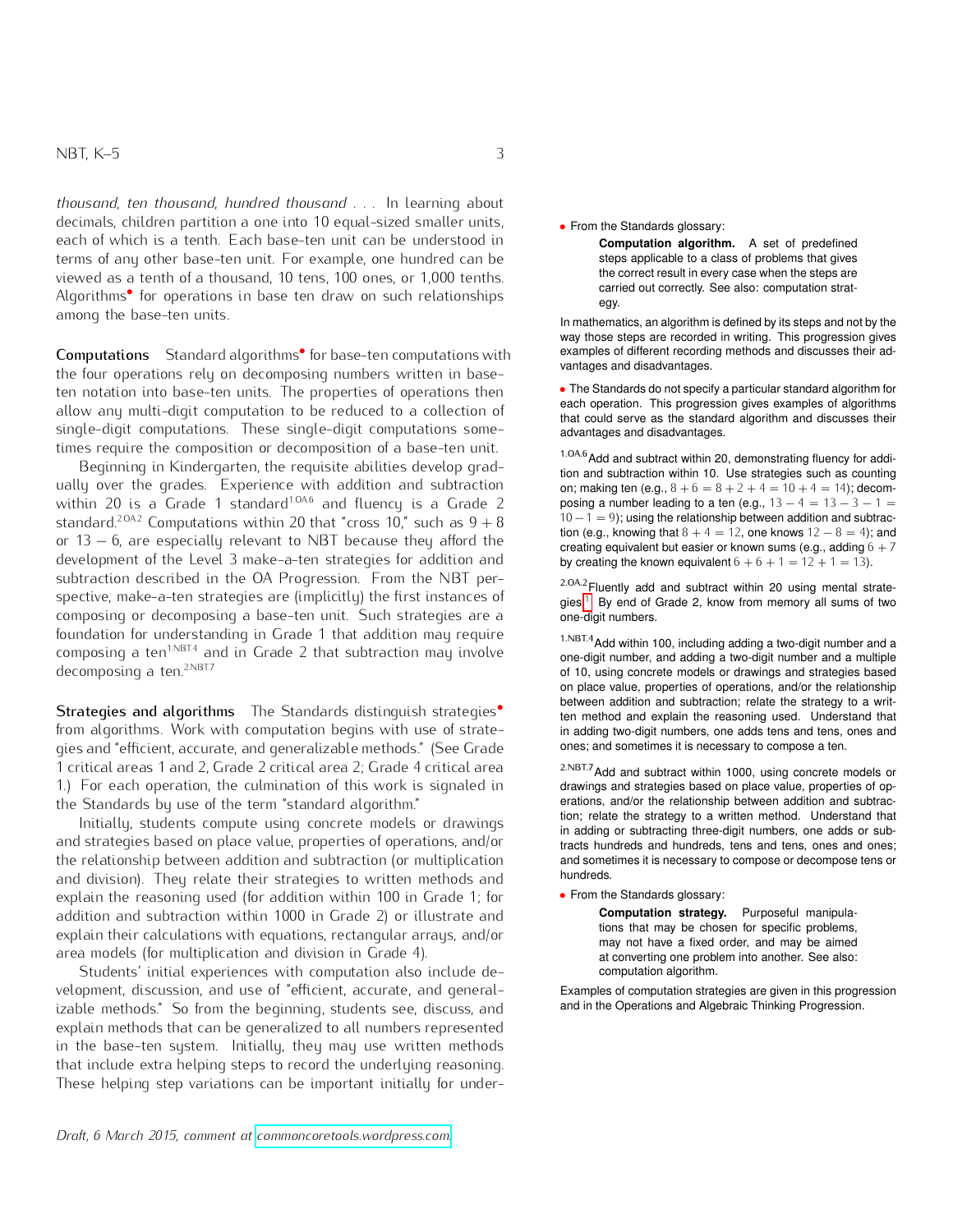standing. Over time, these methods can and should be abbreviated into shorter written methods compatible with fluent use of standard algorithms.

Students may also develop and discuss mental or written calculation methods that cannot be generalized to all numbers or are less efficient than other methods.

Mathematical practices The Standards for Mathematical Practice are central in supporting students' progression from understanding and use of strategies to fluency with standard algorithms. The initial focus in the Standards on understanding and explaining such calculations, with the support of visual models, affords opportunities for students to see mathematical structure as accessible, important, interesting, and useful.

Students learn to see a number as composed of its base-ten units (MP.7). They learn to use this structure and the properties of operations to reduce computing a multi-digit sum, difference, product, or quotient to a collection of single-digit computations in different base-ten units. (In some cases, the Standards refer to "multi-digit" operations rather than specifying numbers of digits. The intent is that sufficiently many digits should be used to reveal the standard algorithm for each operation in all its generality.) Repeated reasoning (MP.8) that draws on the uniformity of the base-ten system is a part of this process. For example, in addition computations students generalize the strategy of making a ten to composing 1 base-ten unit of next-highest value from 10 like base-ten units.

Students abstract quantities in a situation (MP.2) and use concrete models, drawings, and diagrams (MP.4) to help conceptualize (MP.1), solve (MP.1, MP.3), and explain (MP.3) computational problems. They explain correspondences between different methods (MP.1) and construct and critique arguments about why those methods work (MP.3). Drawings, diagrams, and numerical recordings may raise questions related to precision (MP.6), e.g., does that 1 represent 1 one or 1 ten?, and to probe into the referents for symbols used (MP.2), e.g., does that 1 represent the number of apples in the problem?

Some methods may be advantageous in situations that require quick computation, but less so when uniformity is useful. Thus, comparing methods offers opportunities to raise the topic of using appropriate tools strategically (MP.5). Comparing methods can help to illustrate the advantages of standard algorithms: standard algorithms are general methods that minimize the number of steps needed and, once, fluency is achieved, do not require new reasoning.



For any base-ten unit, 10 copies compose 1 base-ten unit of next-highest value, e.g., 10 ones are 1 ten, 10 tens are 1 hundred, etc.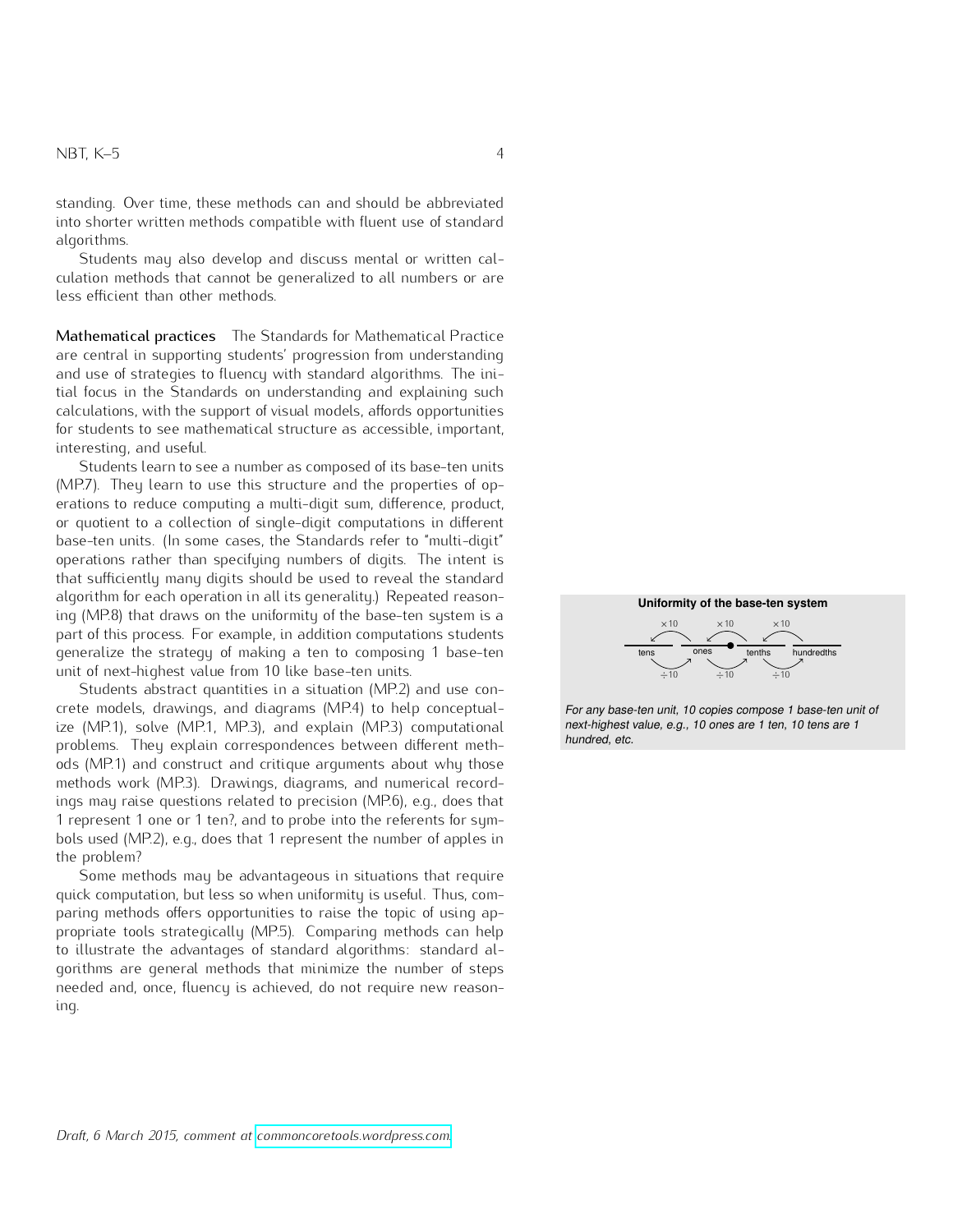#### Kindergarten

In Kindergarten, teachers help children lay the foundation for understanding the base-ten system by drawing special attention to 10. Children learn to view the whole numbers 11 through 19 as ten ones and some more ones. They decompose 10 into pairs such as  $1 + 9$ ,  $2+8$ ,  $3+7$  and find the number that makes 10 when added to a given number such as 3 (see the OA Progression for further discussion).

<span id="page-4-0"></span>Work with numbers from 11 to 19 to gain foundations for place **Figure 1:** valueK.NBT.1 Children use objects, math drawings,*•* and equations to describe, explore, and explain how the "teen numbers," the counting numbers from 11 through 19, are ten ones and some more ones. Children can count out a given teen number of objects, e.g., 12, and group the objects to see the ten ones and the two ones. It is also helpful to structure the ten ones into patterns that can be seen as ten objects, such as two fives (see the OA Progression).

learn to say numbers in this East Asian way in addition to learning digit first. Also, "teen" must be interpreted as meaning "ten" and the standard English number names. Difficulties with number words A difficulty in the English-speaking world is that the words for teen numbers do not make their base-ten meanings evident. For example, "eleven" and "twelve" do not sound like "ten and one" and "ten and two." The numbers "thirteen, fourteen, fifteen, . . . , nineteen" reverse the order of the ones and tens digits by saying the ones the prefixes "thir" and "fif" do not clearly say "three" and "five." In contrast, the corresponding East Asian number words are "ten one, ten two, ten three," and so on, fitting directly with the base-ten structure and drawing attention to the role of ten. Children could beyond nineteen are discussed in the Grade 1 section.

aren te anderemarka mensionale marks. These same marks are used again The numerals 11*,* 12*,* 13*, . . . ,* 19 need special attention for children to understand them. The first nine numerals 1*,* 2*,* 3*, . . . ,* 9, and to represent larger numbers. Children need to learn the differences in the ways these marks are used. For example, initially, a numeral such as 16 looks like "one, six," not "1 ten and 6 ones." Layered place value cards can help children see the 0 "hiding" under the ones place and that the 1 in the tens place really is 10 (ten ones).

By working with teen numbers in this way in Kindergarten, students gain a foundation for viewing 10 ones as a new unit called a ten in Grade 1.

K.NBT.1 Compose and decompose numbers from 11 to 19 into ten ones and some further ones, e.g., by using objects or drawings, and record each composition or decomposition by a drawing or equation (e.g.,  $18 = 10 + 8$ ); understand that these numbers are composed of ten ones and one, two, three, four, five, six, seven, eight, or nine ones.

• Math drawings are simple drawings that make essential mathematical features and relationships salient while suppressing details that are not relevant to the mathematical ideas. ,<br>av<br>hip na<br>pl<br>ati





Children can place small objects into 10-frames to show the ten as two rows of five and the extra ones within the next 10-frame, or work with strips that show ten ones in a column. 10 strip



Children can use layered place value cards to see the 10 "hiding" inside any teen number. Such decompositions can be connected to numbers represented with objects and math drawings. When any of the number arrangements is turned over, the one card is hidden under the tens card. Children can see this and that they need to move the ones dots above and on the right side of the tens card.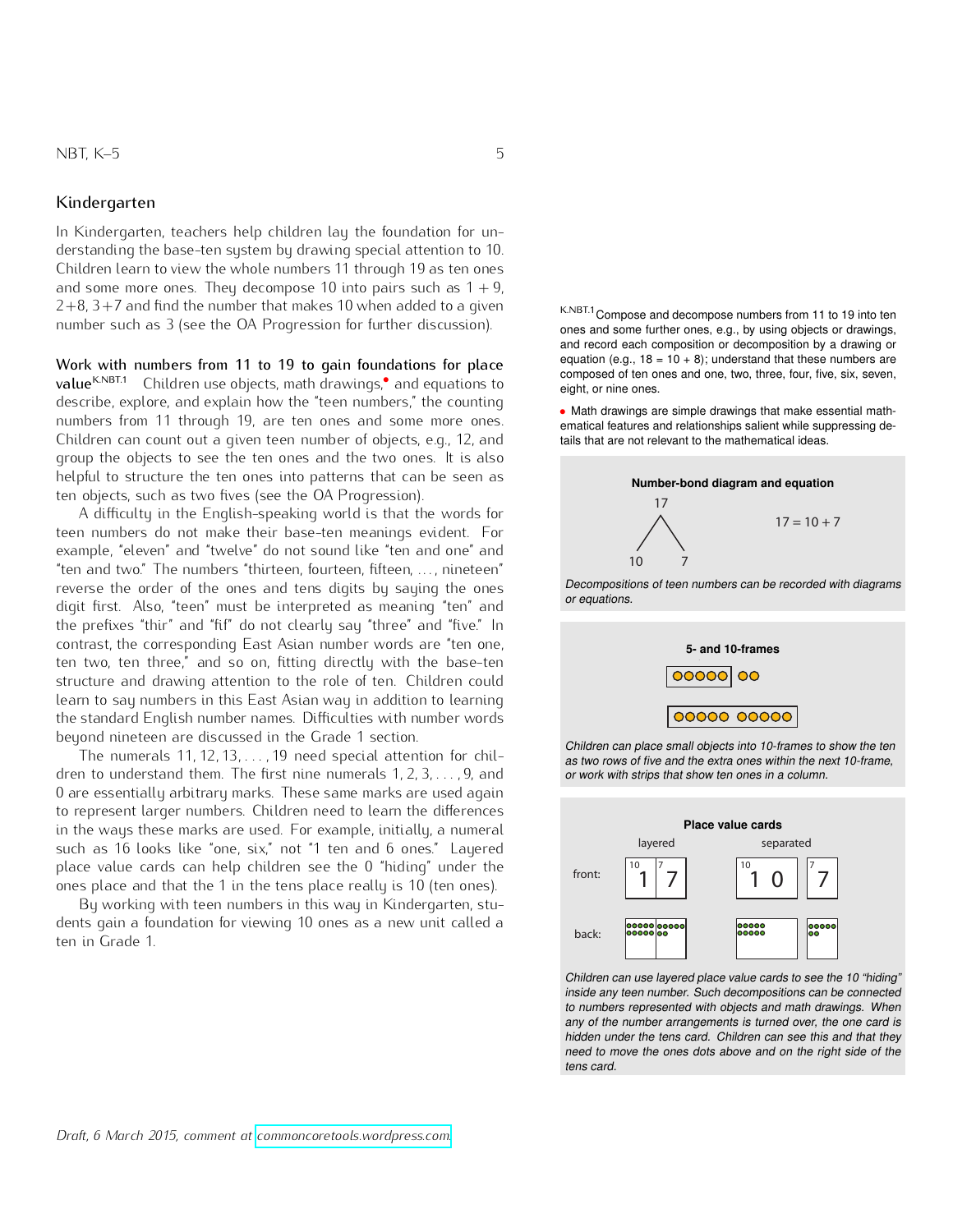In first grade, students learn to view ten ones as a unit called a ten. The ability to compose and decompose this unit flexibly and to view the numbers 11 to 19 as composed of one ten and some ones allows development of efficient, general base-ten methods for addition and subtraction. Students see a two-digit numeral as representing some tens and they add and subtract using this understanding.

Extend the counting sequence and understand place value Through structured learning time, discussion, and practice students learn patterns in spoken number words and in written numerals, and how the two are related.

Grade 1 students take the important step of viewing ten ones as a unit called a "ten."<sup>1.NBT.2a</sup> They learn to view the numbers 11 through 19 as composed of 1 ten and some ones.<sup>1.NBT.2b</sup> They learn to view the decade numbers 10*, . . . ,* 90, in written and in spoken form, as 1 ten, ..., 9 tens.<sup>1.NBT.2c</sup> More generally, first graders learn that the two digits of a two-digit number represent amounts of tens and ones, e.g., 67 represents 6 tens and 7 ones. Saying 67 as "6 tens, 7 ones" as well as "sixty-seven" can help students focus on the tens and ones structure of written numerals.

The number words continue to require attention at first grade because of their irregularities. The decade words, "twenty," "thirty," "forty," etc., must be understood as indicating 2 tens, 3 tens, 4 tens, etc. Many decade number words sound much like teen number words. For example, "fourteen" and "forty" sound very similar, as do "fifteen" and "fifty," and so on to "nineteen" and "ninety." As discussed in the Kindergarten section, the number words from 13 to 19 give the number of ones before the number of tens. From 20 to 100, the number words switch to agreement with written numerals by giving the number of tens first. Because the decade words do not clearly indicate they mean a number of tens ("-ty" does mean tens but not clearly so) and because the number words "eleven" and "twelve" do not cue students that they mean "1 ten and 1" and "1 ten and 2," children frequently make count errors such as "twenty-nine, twenty-ten, twenty-eleven, twenty-twelve."

Grade 1 students use their base-ten work to help them recognize that the digit in the tens place is more important for determining the size of a two-digit number.<sup>1.NBT.3</sup> They use this understanding to compare two two-digit numbers, indicating the result with the  $\qquad \qquad$  the symbols  $>$ ,  $=$ , and  $<$ . symbols  $>$ ,  $=$ , and  $\lt$ . Correctly placing the  $\lt$  and  $>$  symbols is a challenge for early learners. Accuracy can improve if students think of putting the wide part of the symbol next to the larger number.

Use place value understanding and properties of operations to add and subtract First graders use their base-ten work to compute sums within 100 with understanding.<sup>1.NBT.4</sup> Concrete objects, cards, or

ones; and sometimes it is necessary to compose a ten. *Draft, 6 March 2015, comment at [commoncoretools.wordpress.com.](commoncoretools.wordpress.com)*

| Part of a numeral list |     |     |     |  |
|------------------------|-----|-----|-----|--|
|                        | 91  | 101 | 111 |  |
|                        | 92  | 102 | 112 |  |
|                        | 93  | 103 | 113 |  |
|                        | 94  | 104 | 114 |  |
|                        | 95  | 105 | 115 |  |
|                        | 96  | 106 | 116 |  |
|                        | 97  | 107 | 117 |  |
|                        | 98  | 108 | 118 |  |
|                        | 99  | 109 | 119 |  |
|                        | 100 | 110 | 120 |  |

In the classroom, a list of the numerals from 1 to 120 can be shown in columns of 10 to help highlight the base-ten structure, e.g., in the leftmost column, the 9s (indicating 9 tens) are lined up and the ones increase by 1 from 91 to 99. The numbers 101*, . . . ,* 120 may be especially difficult for children to write.

1.NBT.2Understand that the two digits of a two-digit number represent amounts of tens and ones. Understand the following as special cases:

- a 10 can be thought of as a bundle of ten ones—called a "ten."
- b The numbers from 11 to 19 are composed of a ten and one, two, three, four, five, six, seven, eight, or nine ones.
- c The numbers 10, 20, 30, 40, 50, 60, 70, 80, 90 refer to one, two, three, four, five, six, seven, eight, or nine tens (and 0 ones).

1.NBT.3Compare two two-digit numbers based on meanings of the tens and ones digits, recording the results of comparisons with

1.NBT.4Add within 100, including adding a two-digit number and a one-digit number, and adding a two-digit number and a multiple of 10, using concrete models or drawings and strategies based on place value, properties of operations, and/or the relationship between addition and subtraction; relate the strategy to a written method and explain the reasoning used. Understand that in adding two-digit numbers, one adds tens and tens, ones and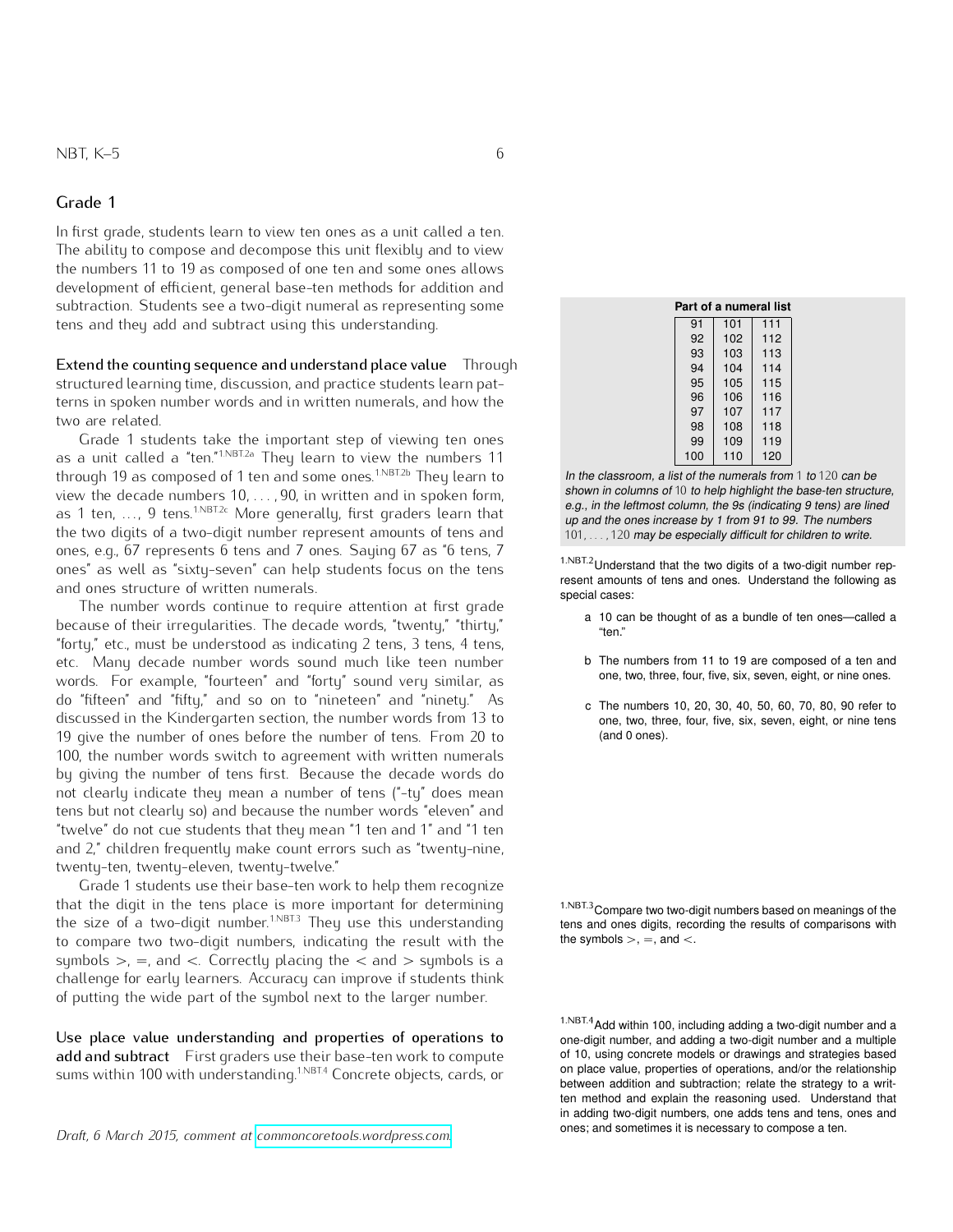drawings afford connections with written numerical work and discussions and explanations in terms of tens and ones. In particular, showing composition of a ten with objects or drawings affords connection of the visual ten with the written numeral 1 that indicates 1 ten.

Combining tens and ones separately as illustrated in the margin can be extended to the general method of combining like base-ten units. The margin illustrates combining ones, then tens. Like baseten units can be combined in any order, but going from smaller to larger eliminates the need to go back to a given place to add in a new unit. For example, in computing  $46 + 37$  by combining tens, then ones (going left to right), one needs to go back to add in the new 1 ten: "4 tens and 3 tens is 7 tens, 6 ones and 7 ones is 13 ones which is 1 ten and 3 ones, 7 tens and 1 ten is 8 tens. The total is 8 tens and 3 ones: 83."

Students may also develop sequence methods that extend their Level 2 single-digit counting on strategies (see the OA Progression) to counting on by tens and ones, or mixtures of such strategies in which they add instead of count the tens or ones. Using objects or drawings of 5-groups can support students' extension of the Level 3 make-a-ten methods discussed in the OA Progression for singledigit numbers.

First graders also engage in mental calculation, such as mentally finding 10 more or 10 less than a given two-digit number without having to count by ones.<sup>1.NBT.5</sup> They may explain their reasoning by saying that they have one more or one less ten than before. Drawings and layered cards can afford connections with place value and be used in explanations.

In Grade 1, children learn to compute differences of two-digit numbers for limited cases.<sup>1.NBT.6</sup> Differences of multiples of 10, such as  $70 - 40$  can be viewed as 7 tens minus 4 tens and represented with concrete models such as objects bundled in tens or drawings. Children use the relationship between subtraction and addition when they view  $80 - 70$  as an unknown addend addition problem,  $70 + \Box = 80$ , and reason that 1 ten must be added to 70 to make 80, so  $80 - 70 = 10$ .

First graders are not expected to compute differences of twodigit numbers other than multiples of ten. Deferring such work until Grade 2 allows two-digit subtraction with and without decomposing to occur in close succession, highlighting the similarity between these two cases. This helps students to avoid making the generalization "in each column, subtract the larger digit from the smaller digit, independent of whether the larger digit is in the subtrahend or minuend," e.g., making the error  $82 - 45 = 43$ .



commo,

associative properties. The alagrams said top simulation that anderstanding and explaining the steps (Mr. 1). Advantages of<br>writing the 1 below the addends are discussed in the Grade 2 This method is an application of the commutative and associative properties. The diagrams can help children with margin.



Counting on by tens from 46, beginning 56, 66, 76, then counting on by ones. This method can be generalized, but the complexity of the counting on required and the lack of efficiency becomes apparent as the number of digits in the addends increases.

 $1.$  NBT.5 Given a two-digit number, mentally find 10 more or 10 less than the number, without having to count; explain the reasoning used.

 $1.$ NBT.6 Subtract multiples of 10 in the range 10–90 from multiples of 10 in the range 10–90 (positive or zero differences), using concrete models or drawings and strategies based on place value, properties of operations, and/or the relationship between addition and subtraction; relate the strategy to a written method and explain the reasoning used.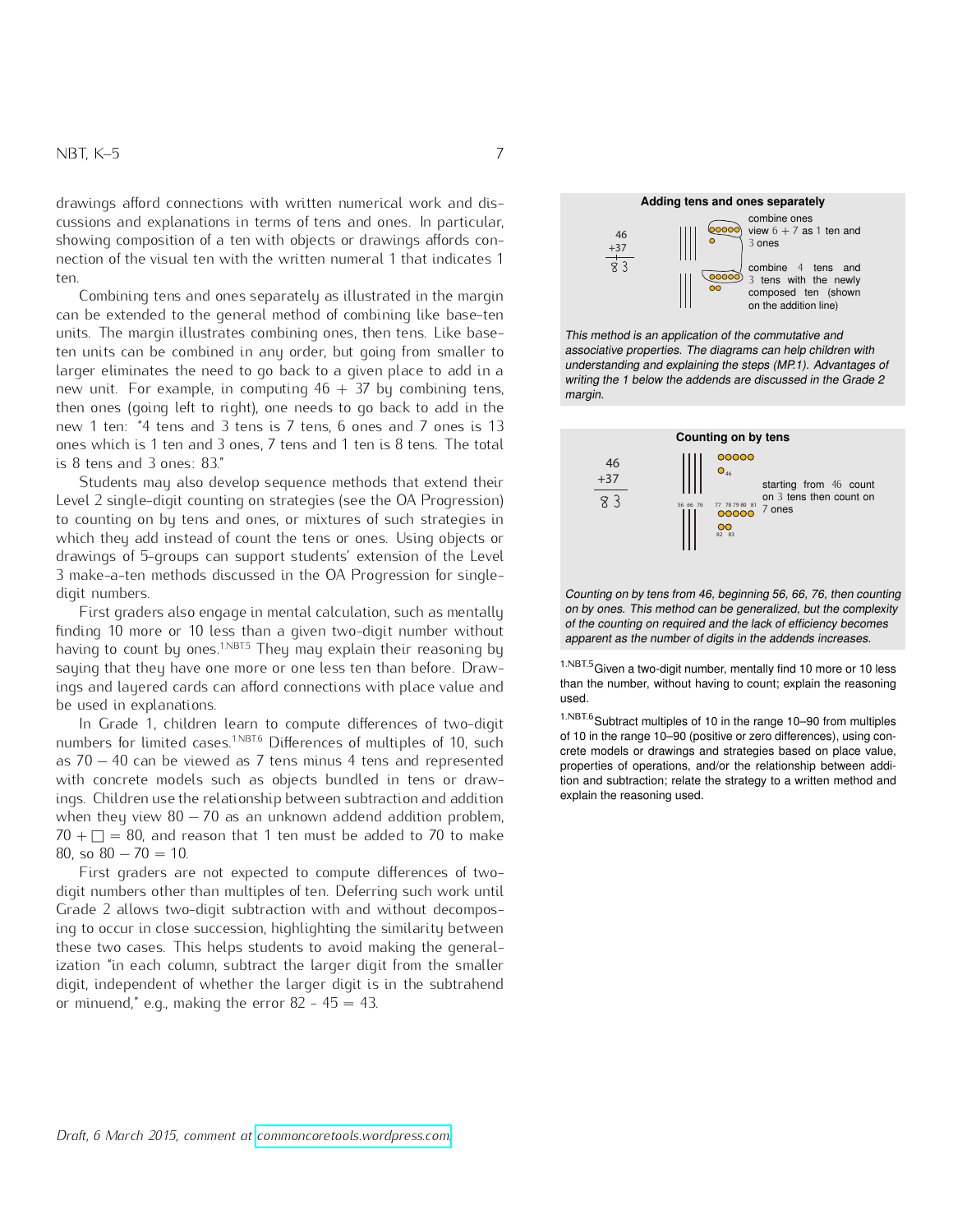At Grade 2, students extend their base-ten understanding to hundreds. They now add and subtract within 1000, with composing and decomposing, and they understand and explain the reasoning of the processes they use. They become fluent with addition and subtraction within 100.

<span id="page-7-0"></span>Understand place value In Grade 2, students extend their understanding of the base-ten system by viewing 10 tens as forming a new unit called a "hundred."<sup>2.NBT.1a</sup> This lays the groundwork for understanding the structure of the base-ten system as based in repeated bundling in groups of 10 and understanding that the unit associated with each place is 10 of the unit associated with the place to its right.

Representations such as manipulative materials, math drawings and layered three-digit place value cards afford connections between written three-digit numbers and hundreds, tens, and ones. Number words and numbers written in base-ten numerals and as sums of their base-ten units can be connected with representations in drawings and place value cards, and by saying numbers aloud and in terms of their base-ten units, e.g., 456 is "Four hundred fifty six" and "four hundreds five tens six ones."<sup>2.NBT.3</sup> Unlayering three-digit place value cards like the two-digit cards shown for Kindergarten and Grade 1 reveals the expanded form of the number.

Unlike the decade words, the hundred words indicate base-ten units. For example, it takes interpretation to understand that "fifty" means five tens, but "five hundred" means almost what it says ("five hundred" rather than "five hundreds"). Even so, this doesn't mean that students automatically understand 500 as 5 hundreds; they may still only think of it as the number said after 499 or reached after 500 counts of 1.

A major task for Grade 2 is learning the counting sequence from 100 to 1,000. As part of learning and using the base-ten structure, students count by ones within various parts of this sequence, especially the more difficult parts that "cross" tens or hundreds.

Building on their place value work, students continue to develop proficiency with mental computation.<sup>2.NBT.8</sup> They extend this mentally subtract 10 or 100 from a given number 100–900.<br>to skip-counting by 5s, 10s, and 100s to emphasize and experience the tens and hundreds within the sequence and to prepare for multiplication.<sup>2.NBT.2</sup> 2.NBT.2 2.NBT.2 Count within 1000; skip-count by 5s, 10s, and 100s.

Comparing magnitudes of two-digit numbers uses the under-<br>
2.NBT.4 Compare two three-digit numbers based on meanings of standing that 1 ten is greater than any amount of ones represented by a one-digit number. Comparing magnitudes of three-digit numbers uses the understanding that 1 hundred (the smallest three-digit number) is greater than any amount of tens and ones represented by a two-digit number. For this reason, three-digit numbers are compared by first inspecting the hundreds place (e.g.  $845 > 799$ ;  $849 < 855$ ).<sup>2.NBT.4</sup> Drawings help support these understandings.

*Draft, 6 March 2015, comment at [commoncoretools.wordpress.com.](commoncoretools.wordpress.com)*

2.NBT.1a Understand that the three digits of a three-digit number represent amounts of hundreds, tens, and ones; e.g., 706 equals 7 hundreds, 0 tens, and 6 ones. Understand the following as special cases:

a 100 can be thought of as a bundle of ten tens—called a "hundred."

 $2.$ NBT $3$ Read and write numbers to 1000 using base-ten numerals, number names, and expanded form.

2.NBT.8Mentally add 10 or 100 to a given number 100–900, and

the hundreds, tens, and ones digits, using  $>$ , =, and  $<$  symbols to record the results of comparisons.

2.NBT.5Fluently add and subtract within 100 using strategies based on place value, properties of operations, and/or the relationship between addition and subtraction.

 $2.$ NBT.6</sub>Add up to four two-digit numbers using strategies based on place value and properties of operations.

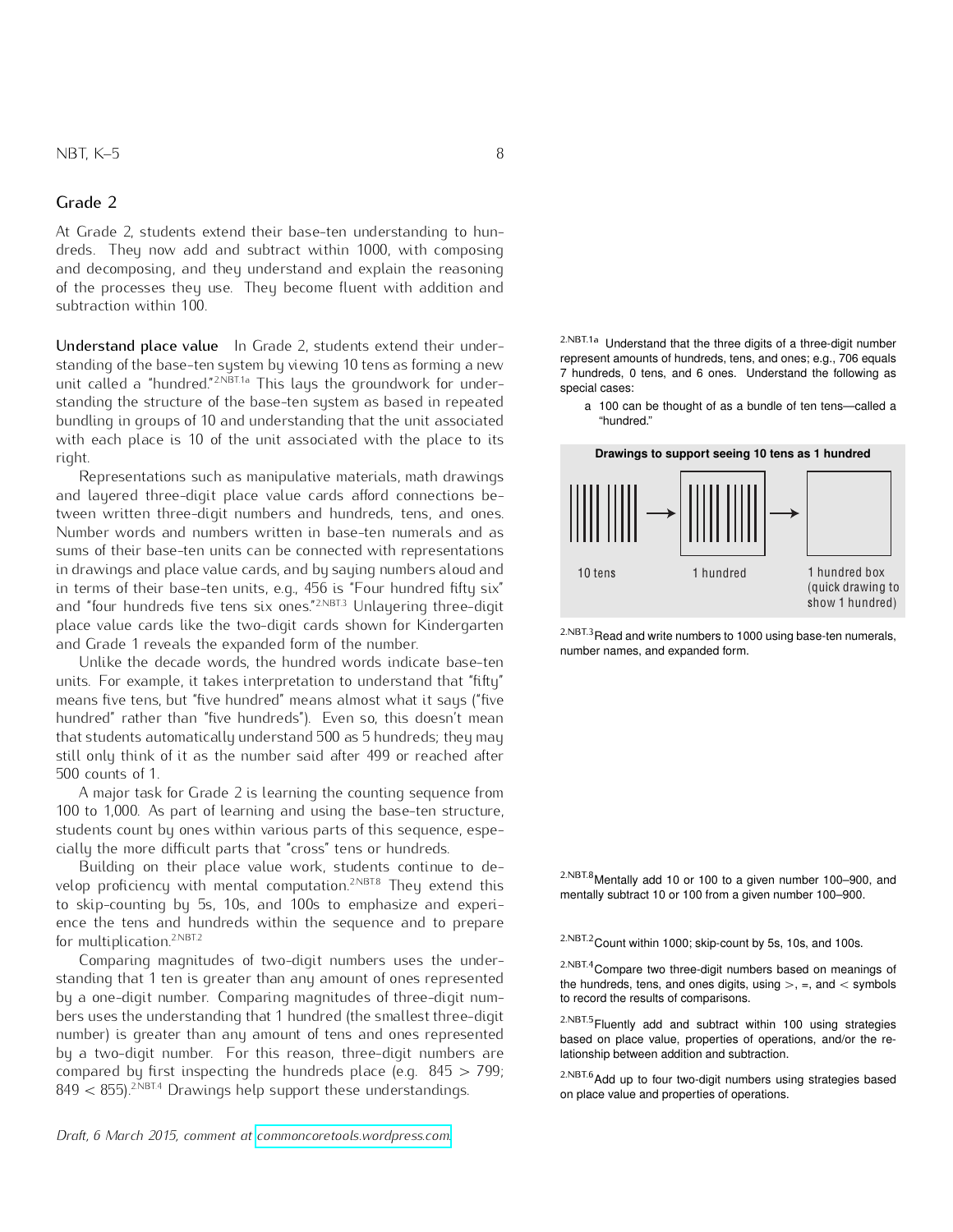Use place value understanding and properties of operations to add and subtract Students fluently add and subtract within 100.<sup>2.NBT.5</sup> They also add and subtract within 1000.<sup>2.NBT.7</sup> They explain why addition and subtraction strategies work, using place value and the properties of operations, and may support their explanations with drawings or objects.2.NBT.9 Because adding and subtracting within 100 is a special case of adding and subtracting within 1000, methods within 1000 will be discussed before fluency within 100.

Two written methods for addition within 1000 are shown in the margins of this page and the next. The first explicitly shows the hundreds, tens, and ones that are being added; this can be helpful conceptually to students. The second method, shown on the next page, explicitly shows the adding of the single digits in each place and how this approach can continue on to places on the left.

Drawings can support students in explaining these and other methods. The drawing in the margin shows addends decomposed into their base-ten units (here, hundreds, tens, and ones), with the tens and hundreds represented by quick drawings. These quick drawings show each hundred as a single unit rather than ten tens (see illustration on p. [8\)](#page-7-0), generalizing the approach that students used in Grade 1 of showing a ten as a single unit rather than as 10 separate ones. The putting together of like quick drawings illustrates adding like units as specified in 2.NBT.7: add ones to ones, tens to tens, and hundreds to hundreds. The drawing also shows newly composed units. Steps of adding like units and composing new units shown in the drawing can be connected with corresponding steps in other written methods. This also facilitates discussing how different written methods may show steps in different locations or different orders (MP.1 and MP.3). The associative and the commutative properties enable adding like units to occur.

The first written method is a helping step variation that generalizes to all numbers in base ten but becomes impractical because of writing so many zeros. Students can move from this method to the second method (or another compact method) by seeing how the steps of the two methods are related. Some students might make this transition in Grade 2, some in Grade 3, but all need to make it by Grade 4 where fluency requires a more compact method.

This first method can be seen as related to oral counting-on or written adding-on methods in which an addend is decomposed into hundreds, tens, and ones. These are successively added to the other addend, with the student saying or writing successive totals. These methods require keeping track of what parts of the decomposed addend have been added, and skills of mentally counting or adding hundreds, tens, and ones correctly. For example, beginning with hundreds: 278 plus 100 is 378 ("I've used all of the hundreds"), 378 plus 30 is 408 and plus 10 (to add on all of the 40) is 418, and 418 plus 7 is 425. One way to keep track: draw the 147 and cross out parts as they are added on. Counting-on and adding-on methods become even more difficult with numbers over 1000. If they arise

*Draft, 6 March 2015, comment at [commoncoretools.wordpress.com.](commoncoretools.wordpress.com)*

2.NBT.5Fluently add and subtract within 100 using strategies based on place value, properties of operations, and/or the re-<br>lationship between addition and subtraction.

2.NBT.7Add and subtract within 1000, using concrete models or drawings and strategies based on place value, properties of operations, and/or the relationship between addition and subtraction; relate the strategy to a written method. Understand that in adding or subtracting three-digit numbers, one adds or subtracts hundreds and hundreds, tens and tens, ones and ones; and sometimes it is necessary to compose or decompose tens or hundreds.

 $2.$ NBT.9 Explain why addition and subtraction strategies work, using place value and the properties of operations.[2](#page-0-0)

#### **Addition: Recording newly composed units in separate rows** 2 7 8 + 1 4 7 2 7 8 + 1 4 7  $300$ 2 7 8 + 1 4 7 3 0 0 1 1 0 2 7 8 + 1 4 7  $300$ 1 1 0 1 5

4 2 5

The computation shown proceeds from left to right, but could have gone from right to left. Working from left to right has two advantages: Many students prefer it because they read from left to right; working first with the largest units yields a closer approximation earlier.

#### **Illustrating combining like units and composing new units**



The drawing shows the base-ten units of 278 and 147. Like units are shown together, with boundaries drawn around ten tens and ten ones to indicate the newly composed hundred and the newly composed ten. The newly composed units could also be indicated by crossing out grouped units and drawing a single next-highest unit, e.g., crossing out the group of ten ones and drawing a single ten. Drawings like this can be used to illustrate and explain both of the written computations below.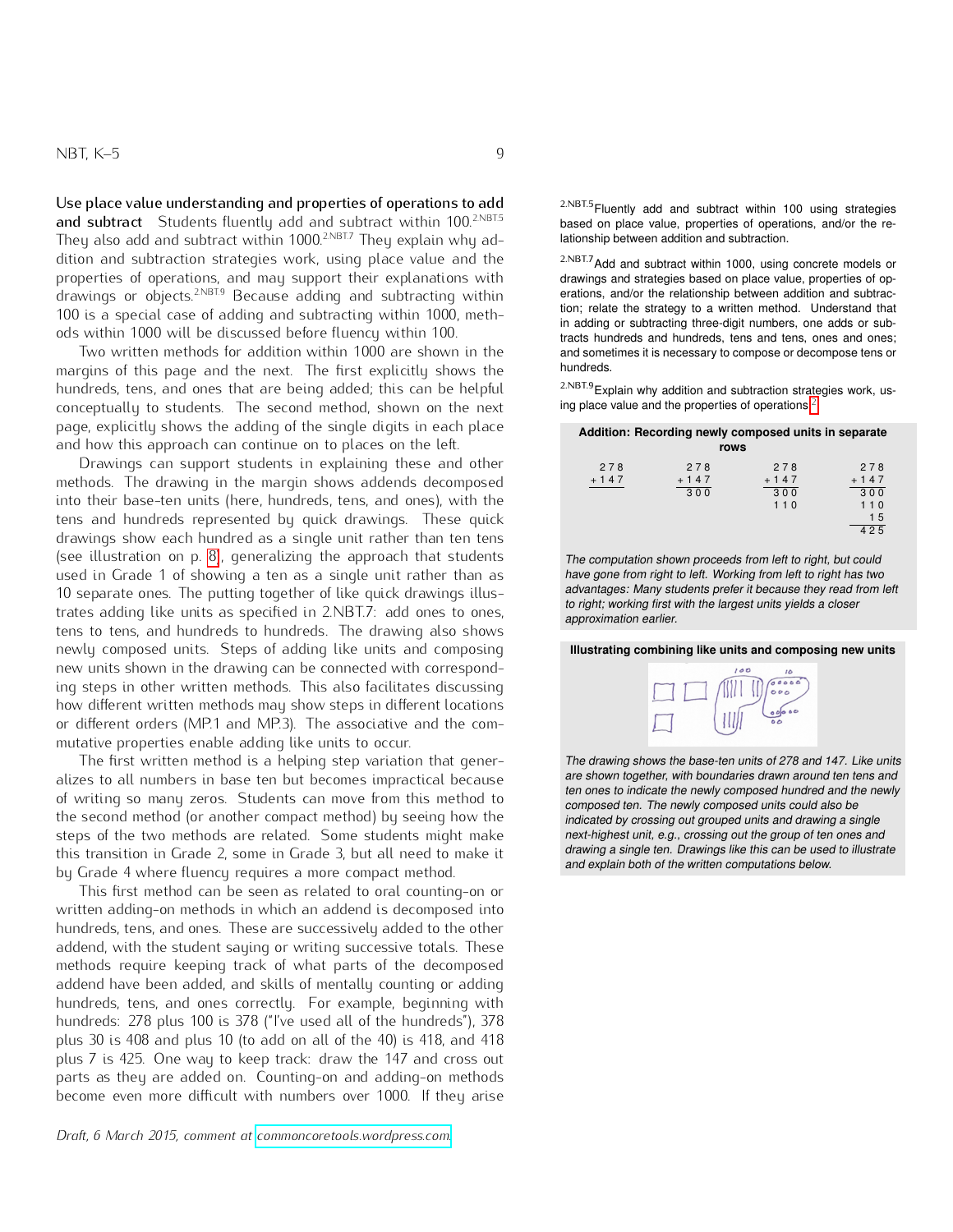from students, they should be discussed. But the major focus for addition within 1000 needs to be on methods such as those in the margin that are simpler for students and lead toward fluency (e.g., recording new units in separate rows shown) or are sufficient for fluency (e.g., recording new units in one row).

Drawings and steps for a generalizable method of subtracting within 1000 are shown in the margin. The total 425 does not have enough tens or ones to subtract the 7 tens or 8 ones in 278. Therefore one hundred is decomposed to make ten tens and one ten is decomposed to make ten ones. These decompositions can be done and written in either order; starting from the left is shown because many students prefer to operate in that order. In the middle step, one hundred has been decomposed (making 3 hundreds, 11 tens, 15 ones) so that the 2 hundreds 7 tens and 8 ones in 278 can be subtracted. These subtractions of like units can also be done in any order. When students alternate decomposing and subtracting like units, they may forget to decompose entirely or in a given column after they have just subtracted (e.g., after subtracting 8 from 15 to get 7, they move left to the tens column and see a 1 on the top and a 7 on the bottom and write 6 because they are in subtraction mode, having just subtracted the ones).

Students can also subtract within 1000 by viewing a subtraction as an unknown addend problem, e.g.,  $278 + ? = 425$ . Counting-on and adding-on methods such as those described above for addition can be used. But as with addition, the major focus needs to be on methods that lead toward fluency or are sufficient for fluency (e.g., recording as shown in the second row in the margin).

In Grade 1, students have added within 100 using concrete models or drawings and used at least one method that is generalizable to larger numbers (such as between 101 and 1000). In Grade 2, they can make that generalization, using drawings for explanation as discussed above. This extension could be done first for two-digit numbers (e.g.,  $78 + 47$ ) so that students can see and discuss composing both ones and tens without the complexity of hundreds in the drawings or numbers (imagine the margin examples for  $78+47$ ). After computing totals that compose both ones and tens for two-digit numbers, then within 1000, the type of problems required for fluency in Grade 2 seem easy, e.g.,  $28 + 47$  requires only composing a new ten from ones. This is now easier to do without drawings: one just records the new ten before it is added to the other tens or adds it to them mentally.

A similar approach can be taken for subtraction: first using concrete models or drawings to solve subtractions within 100 that involve decomposing one ten, then rather quickly solving subtractions that require two decompositions. Spending a long time on subtraction within 100 can stimulate students to count on or count down, which, as discussed above, are methods that are considerably more difficult with numbers above 100. Problems with different types of decompositions could be included so that students solve problems

*Draft, 6 March 2015, comment at [commoncoretools.wordpress.com.](commoncoretools.wordpress.com)*

| 278<br>$+147$ | 278                                                                                                                                                                                   | 278<br>47<br>$5\overline{5}$                                                                | 278<br>$-25$                                                                                             |
|---------------|---------------------------------------------------------------------------------------------------------------------------------------------------------------------------------------|---------------------------------------------------------------------------------------------|----------------------------------------------------------------------------------------------------------|
|               | Add the ones,<br>$8 + 7$ , and record $7 + 4 + 1$ , and<br>these 15 ones<br>with 1 on the line<br>in the tens column line in the<br>and 5 below in the hundreds column<br>ones place. | Add the tens,<br>record these 12<br>tens with 1 on the<br>and 2 below in the<br>tens place. | Add the hundreds,<br>$2 + 1 + 1$ , and<br>record these 4<br>hundreds below in<br>the hundreds<br>column. |

Digits representing newly composed units are placed below the addends, on the line. This placement has several advantages. Each two-digit partial sum (e.g., "15") is written with the digits close to each other, suggesting their origin. In "adding from the top down," usually sums of larger digits are computed first, and the easy-to-add "1" is added to that sum, freeing students from holding an altered digit in memory. The original numbers are not changed by adding numbers to the first addend; three multi-digit numbers (the addends and the total) can be seen clearly. It is easier to write teen numbers in their usual order (e.g., as 1 then 5) rather than "write the 5 and carry the 1" (write 5, then 1).



All necessary decomposing is done first, then the subtractions are carried out. This highlights the two major steps involved and can help to inhibit the common error of subtracting a smaller digit on the top from a larger digit. Decomposing and subtracting can start from the left (as shown) or the right.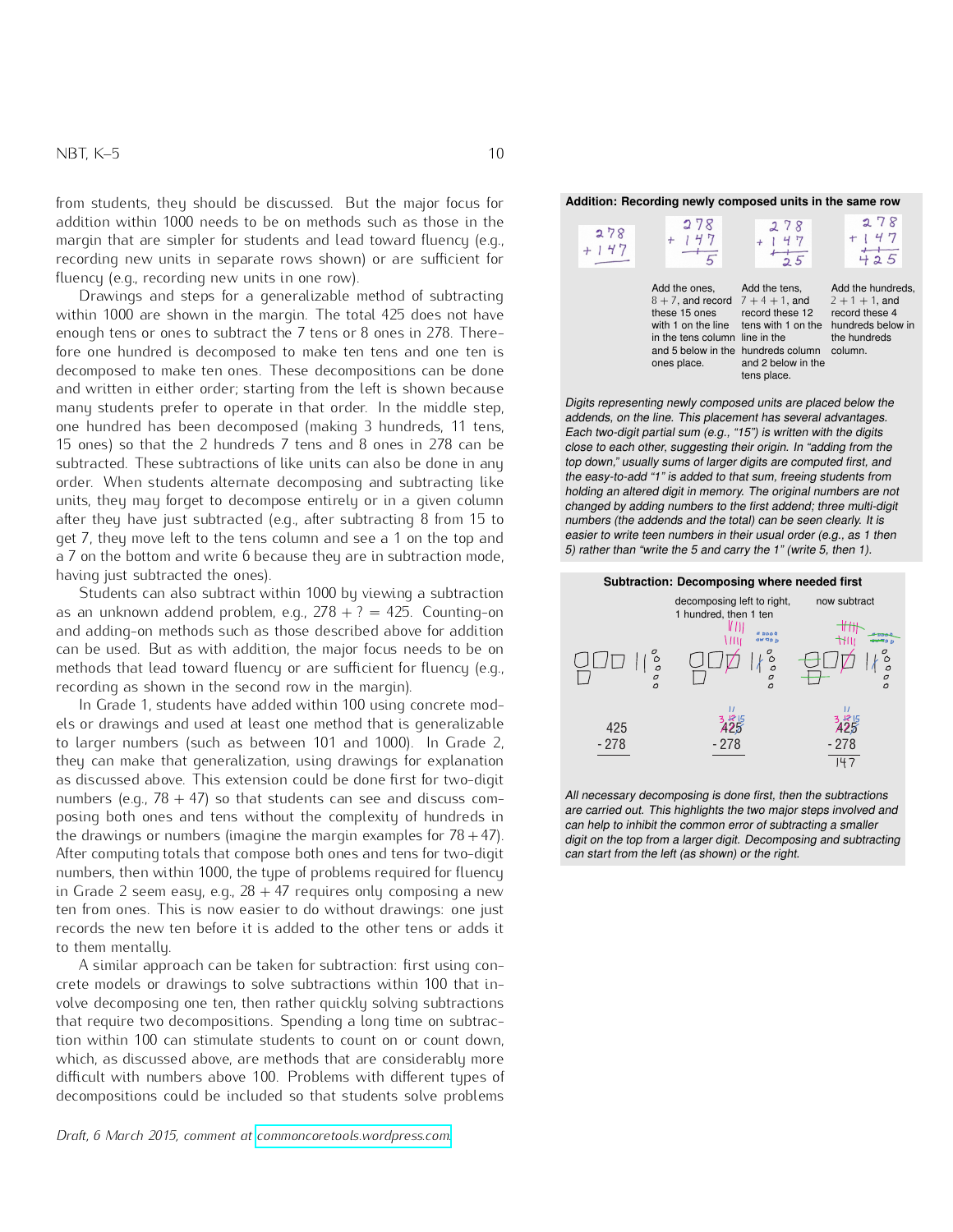requiring two, one, and no decompositions. Then students can spend time on subtractions that include multiple hundreds (totals from 201 to 1000). Relative to these experiences, the objectives for fluency at this grade are easy: focusing within 100 just on the two cases of one decomposition (e.g.,  $73 - 28$ ) or no decomposition (e.g.,  $78 - 23$ ) without drawings.

Students also add up to four two-digit numbers using strategies based on place value and properties of operations.<sup>2.NBT.6</sup> This work affords opportunities for students to see that they may have to compose more than one ten, and as many as three new tens. It is also an opportunity for students to reinforce what they have learned by informally using the commutative and associative properties. They could mentally add all of the ones, then write the new tens in the tens column, and finish the computation in writing. They could successively add each addend or add the first two and last two addends and then add these totals. Carefully chosen problems could suggest strategies that depend on specific numbers. For example,  $38 + 47 + 93 + 62$  can be easily added by adding the first and last numbers to make 100, adding the middle two numbers to make 140, and increasing 140 by 100 to make 240. Students also can develop special strategies for particularly easy computations such as  $398 + 529$ , where the 529 gives 2 to the 398 to make 400, leaving 400 plus 527 is 927. But the major focus in Grade 2 needs to remain on the methods that work for all numbers and generalize readily to numbers beyond 1000.

 $2.$ <sup>NBT.6</sup> Add up to four two-digit numbers using strategies based on place value and properties of operations.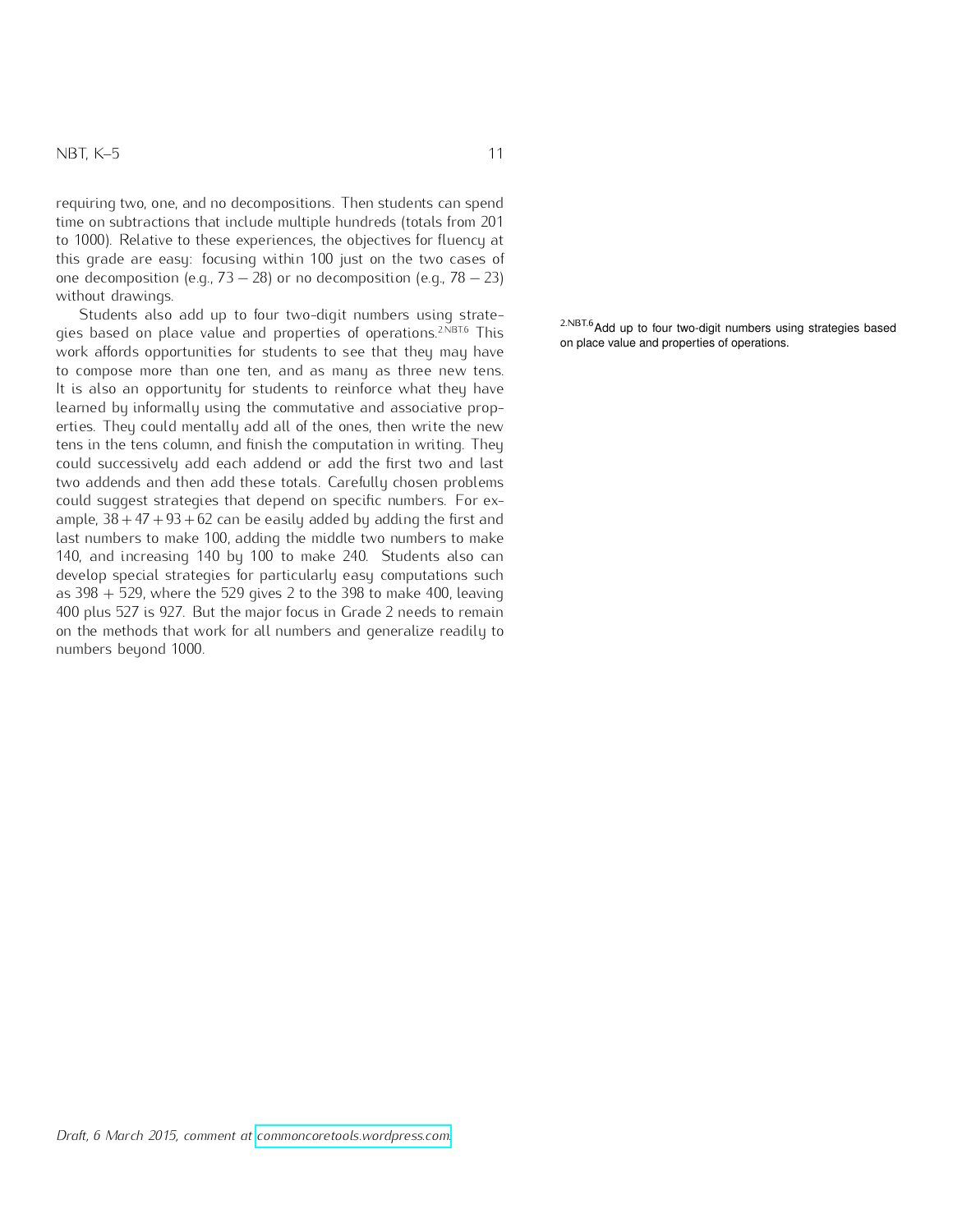At Grade 3, the major focus is multiplication,<sup>•</sup> so students' work with addition and subtraction is limited to maintenance of fluency within 1000 for some students and building fluency to within 1000 for others.

Use place value understanding and properties of operations to perform multi-digit arithmetic Students fluently add and subtract within 1000 using methods based on place value, properties of operations, and/or the relationship between addition and subtraction.<sup>3.NBT.2</sup> They focus on methods that generalize readily to larger numbers so the relationship between addition and subtraction. that these methods can be extended to 1,000,000 in Grade 4 and fluency can be reached with such larger numbers. Fluency within 1000 implies that students use written methods without concrete models or drawings, though concrete models or drawings can be used with explanations to overcome errors and to continue to build understanding as needed.

Students use their place value understanding to round numbers to the nearest 10 or 100.<sup>3.NBT.1</sup> They need to understand that when the nearest 10 or 100. The nearest 10 or 100.<br>moving to the right across the places in a number (e.g., 456), the digits represent smaller units. When rounding to the nearest 10 or 100, the goal is to approximate the number by the closest number with no ones or no tens and ones (e.g., so 456 to the nearest ten is 460; and to the nearest hundred is 500). Rounding to the unit represented by the leftmost place is typically the sort of estimate that is easiest for students and often is sufficient for practical purposes. Rounding to the unit represented by a place in the middle of a number may be more difficult for students (the surrounding digits are sometimes distracting). Rounding two numbers before computing can take as long as just computing their sum or difference.

The special role of 10 in the base-ten system is important in understanding multiplication of one-digit numbers with multiples of 10.<sup>3.NBT.3</sup> For example, the product  $3 \times 50$  can be represented as 3 groups of 5 tens, which is 15 tens, which is 150. This reasoning relies on the associative property of multiplication:  $3 \times 50 = 3 \times (5 \times 10) =$  $(3 \times 5) \times 10 = 15 \times 10 = 150$ . It is an example of how to explain an instance of a calculation pattern for these products: calculate the product of the non-zero digits, then shift the product one place to the left to make the result ten times as large.

• See the progression on Operations and Algebraic Thinking.

3.NBT.2Fluently add and subtract within 1000 using strategies and algorithms based on place value, properties of operations, and/or

3.NBT.1 Use place value understanding to round whole numbers to

3.NBT.3Multiply one-digit whole numbers by multiples of 10 in the range 10–90 (e.g.,  $9 \times 80$ ,  $5 \times 60$ ) using strategies based on place value and properties of operations.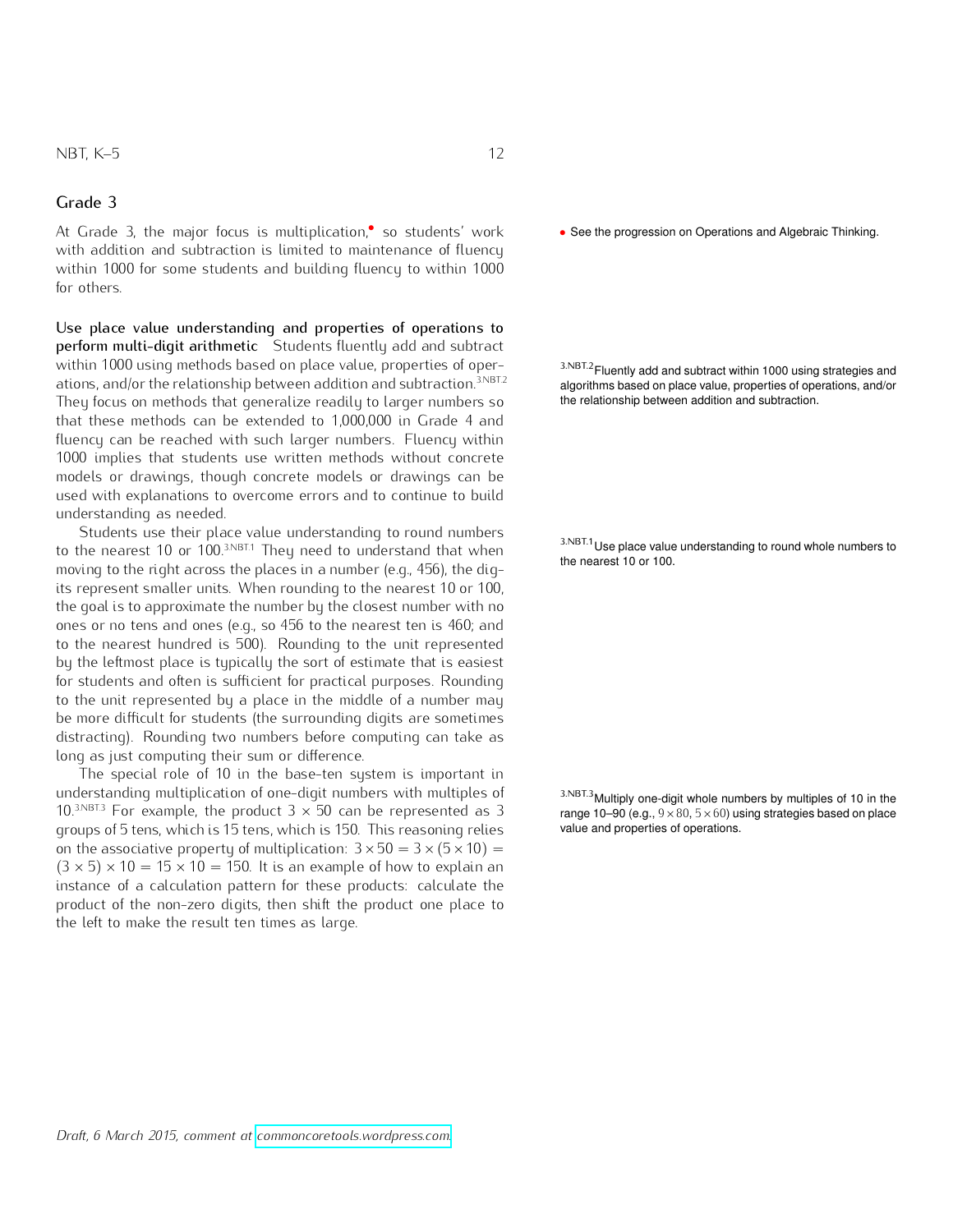At Grade 4, students extend their work in the base-ten system. They use standard algorithms to fluently add and subtract. They use methods based on place value and properties of operations supported by suitable representations to multiply and divide with multidigit numbers.

Generalize place value understanding for multi-digit whole numbers In the base-ten system, the value of each place is 10 times the value of the place to the immediate right.<sup>4,NBT.1</sup> Because of this, multiplying by 10 yields a product in which each digit of the multiplicand is shifted one place to the left.

To read numerals between 1*,*000 and 1*,*000*,*000, students need to understand the role of commas. Each sequence of three digits made by commas is read as hundreds, tens, and ones, followed by the name of the appropriate base-thousand unit (thousand, million, billion, trillion, etc.). Thus, 457*,*000 is read "four hundred fifty seven thousand."4.NBT.2 The same methods students used for comparing and rounding numbers in previous grades apply to these numbers, because of the uniformity of the base-ten system. $^{4,\mathrm{NBT.3}}$ 

Decimal notation and fractions Students in Grade 4 work with

fractions having denominators  $10$ Because it involves partitioning into 10 equal parts and treating the parts as numbers called one tenth and one hundredth, work with these fractions can be used as preparation to extend the base-ten system to nonwhole numbers.

Using the unit fractions  $\frac{1}{10}$  and  $\frac{1}{100}$ , nonwhole numbers like  $23\frac{7}{10}$  can be written in an expanded form that extends the form used with whole numbers:  $2 \times 10 + 3 \times 1 + 7 \times \frac{1}{10}$ . As with whole-number expansions in the baseten system, each unit in this decomposition is ten times the unit to its right, reflecting the uniformity of the base-ten system. This can be connected with the use of baseten notation to represent  $2 \times 10 + 3 \times 1 +$  $7 \times \frac{1}{10}$  as 23.7. Using decimals allows students to apply familiar place value reasoning to fractional quantities.4.NF.6 The Number and 100. Compared the matterial contract the matterial contract terms of the matterial contract terms of decimals to hundredths by reasoning about<br>decimals to hundredths and comparison of decimals<sup>4.NE7</sup> in more de-<br>decimals t

decimals to hundredths and comparison of decimals<sup>4.NF.7</sup> in more detail.

The decimal point is used to signify the location of the ones place, but its location may suggest there should be a "oneths" place to its right in order to create symmetry with respect to the decimal point.

*Draft, 6 March 2015, comment at [commoncoretools.wordpress.com.](commoncoretools.wordpress.com)*

÷ 10 ÷ 10 **.1 .1 .1** each piece is **.1 1 .1 .1 .1 .1 .1 .1**  $\bullet$  $\bigcirc$ \$1

4.NBT.1 Recognize that in a multi-digit whole number, a digit in one place represents ten times what it represents in the place to its

10 ˆ 30 **represented as** 3 **tens each taken** 10 **times**

0 0 0 hundreds tens ones

> 10 (10) (10 10 (10) (10 10 (10) (10 10 (10) (10 10 (10) (10 10 (10) (10 10 (10) (10 10 (10) (10 10) (10) (10 10 (10) (10

hundreds contract tens ones

hundreds tens ones

 $10 \times 30$ 10 groups of 30

 $10$  of each of the  $3$  te

30

3 tens

 $10 \times 30 = 300$ 

10 times 3 tens is 3 hundreds

Each of the 3 tens becomes a hundred and moves to the left. In the product, the 3 in the tens place of 30 is shifted one place to the left to represent 3 hundreds. In 300 divided by 10 the 3 is shifted one place to the right in the quotient to represent 3 tens.

(100) (100

4.NBT.2 Read and write multi-digit whole numbers using base-ten numerals, number names, and expanded form. Compare two multi-digit numbers based on meanings of the digits in each place, using  $>$ , =, and  $<$  symbols to record the results of comparisons.

<sup>4.NBT.3</sup>Use place value understanding to round multi-digit whole numbers to any place.

> 4.NF.5Express a fraction with denominator 10 as an equivalent fraction with denominator 100, and use this technique to add two fractions with respective denominators 10 and  $100<sup>3</sup>$  $100<sup>3</sup>$  $100<sup>3</sup>$

> 4.NF.6 Use decimal notation for fractions with denominators 10 or

their size. Recognize that comparisons are valid only when the two decimals refer to the same whole. Record the results of comparisons with the symbols  $>$ ,  $=$ , or  $<$ , and justify the conclusions, e.g., by using a visual model.

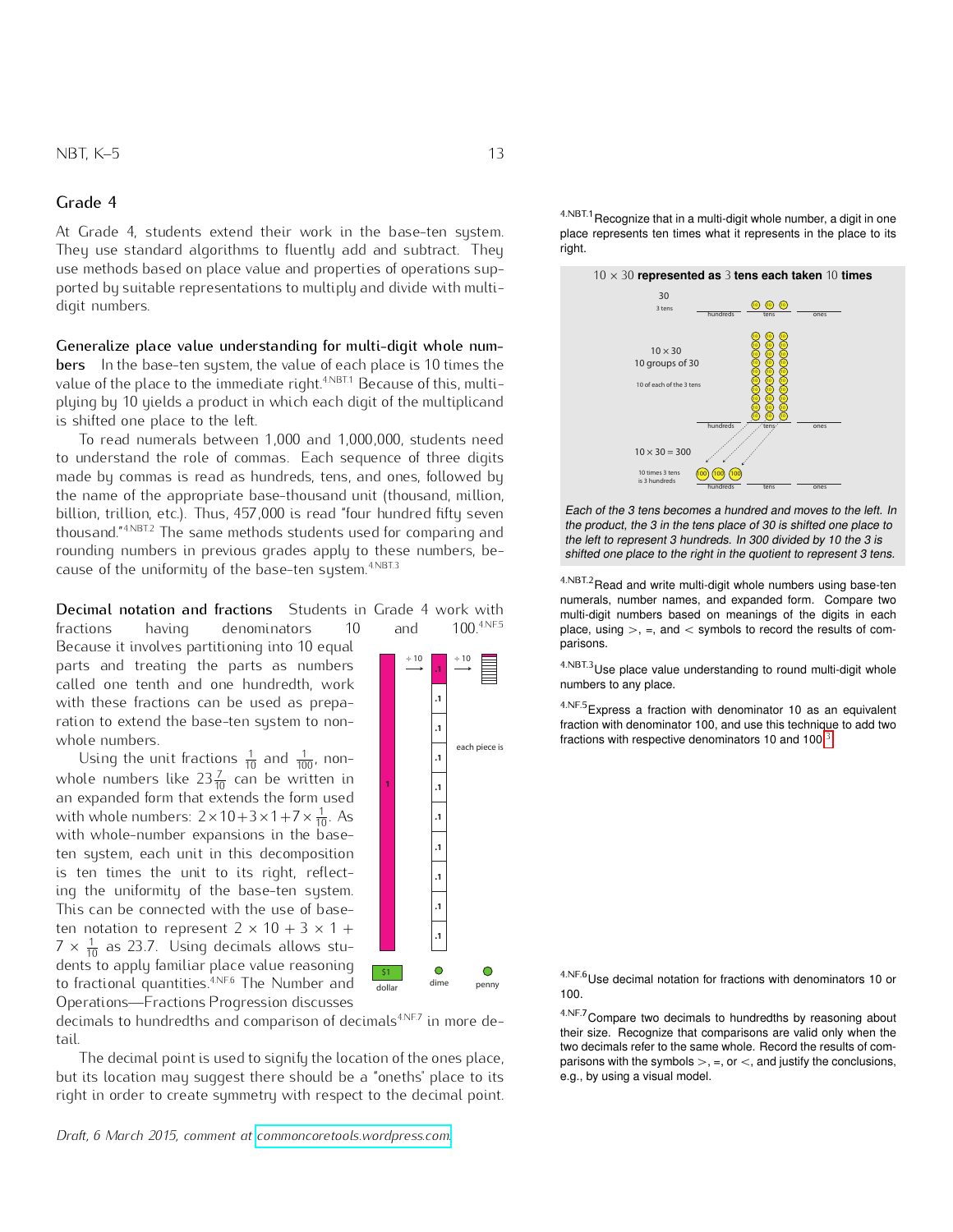However, because one is the basic unit from which the other baseten units are derived, the symmetry occurs instead with respect to the ones place, as illustrated in the margin.

Ways of reading decimals aloud vary. Mathematicians and scientists often read 0*.*15 aloud as "zero point one five" or "point one five." (Decimals smaller than one may be written with or without a zero before the decimal point.) Decimals with many non-zero digits are more easily read aloud in this manner. (For example, the number *π*, which has infinitely many non-zero digits, begins 3*.*1415 *. . .*)

Other ways to read 0*.*15 aloud are "1 tenth and 5 hundredths" and "15 hundredths," just as 1*,*500 is sometimes read "15 hundred" or "1 thousand, 5 hundred." Similarly, 150 is read "one hundred and fifty" or "a hundred fifty" and understood as 15 tens, as 10 tens and 5 tens, and as 100 + 50. **Multiplication: Illustrating partial products with an area Multiplication: Illustrating partial products with an area** 

Just as 15 is understood as 15 ones and as 1 ten and 5 ones in computations with whole numbers, 0*.*15 is viewed as 15 hundredths and as 1 tenth and 5 hundredths in computations with decimals.

It takes time to develop understanding and fluency with the different forms. Layered cards for decimals can help students understand how 2 tenths and 7 hundredths make 27 hundredths. Place value cards can be layered with the places farthest from the decimal point on the bottom (see illustration of the whole number cards on p. [5\)](#page-4-0). These places are then covered by each place toward the decimal point: Tenths go on top of hundredth, and tens go on top of hundreds (for example, .2 goes on top of .07 to make .27, and 20 goes on top of 700 to make 720).

Use place value understanding and properties of operations to perform multi-digit arithmetic Students fluently add and subtract multi-digit numbers through 1,000,000 using the standard algorithm.<sup>4.NBT.4</sup> Because students in Grade 2 and Grade 3 have been using at least one method that readily generalizes to 1,000,000, this extension does not have to take a long time. Thus, students will have time for the major NBT focus for this grade: multiplication and division.

In fourth grade, students compute products of one-digit numbers and multi-digit numbers (up to four digits) and products of two two-digit numbers.<sup>4.NBT.5</sup> They divide multi-digit numbers (up to four digits) by one-digit numbers. As with addition and subtraction, students should use methods they understand and can explain. Visual representations such as area and array diagrams that students draw and connect to equations and other written numerical work are useful for this purpose, which is why 4.NBT.5 explicitly states that they are to be used to illustrate and explain the calculation. By reasoning repeatedly (MP.8) about the connection between math drawings and written numerical work, students can come to see multiplication and division algorithms as abbreviations or summaries of their reasoning about quantities.



 $4.$ <sup>NBT.4</sup> Fluently add and subtract multi-digit whole numbers using the standard algorithm.

4.NBT.5Multiply a whole number of up to four digits by a one-digit whole number, and multiply two two-digit numbers, using strategies based on place value and the properties of operations. Illustrate and explain the calculation by using equations, rectangular arrays, and/or area models.

| model |         |                         |  |                     |                        |
|-------|---------|-------------------------|--|---------------------|------------------------|
|       | $549 =$ | 500                     |  | 40                  | 9                      |
|       |         | $8 \times 500 =$        |  | $8 \times 40 =$     | $8 \times 9$<br>$= 72$ |
| 8     |         | $8 \times 5$ hundreds = |  | $8 \times 4$ tens = |                        |
|       |         | 40 hundreds             |  | 32 tens             |                        |

the computation below. The standard algorithm: Each part of the region above corresponds to one of the terms in

$$
8 \times 549 = 8 \times (500 + 40 + 9)
$$
  
= 8 \times 500 + 8 \times 40 + 8 \times 9.

 $\mathbf{r}$ recording the

549 549 549 students have discussed how to show an equal groups or a compare situation with an area model by making the length of An area model can be used for any multiplication situation after and rectanged top recent the effect the equal groups of the large compared quantity imagining things inside the square units to Example 22 Speaking, analysing them, and understanding that make an array (but not drawing them), and understanding that the dimensions of the rectangle are the same as the dimensions of the imagined array, e.g., an array illustrating  $8 \times 549$  would the rectangle represent the size of the equal groups or the larger have 8 rows and 549 columns. (See the Operations and Algebraic Thinking Progression for discussion of "equal groups" and "compare" situations.)

| <b>Multiplication: Recording methods</b>         |                       |                                                  |                       |                                                        |  |
|--------------------------------------------------|-----------------------|--------------------------------------------------|-----------------------|--------------------------------------------------------|--|
| Left to right<br>showing the<br>partial products |                       | Right to left<br>showing the<br>partial products |                       | <b>Right to left</b><br>recording the<br>carries below |  |
| 549                                              |                       | 549                                              |                       | 549                                                    |  |
| $\times 8$                                       | thinking:             | $\times 8$                                       | thinkina:             | $\times 8$                                             |  |
| 4000                                             | $8 \times 5$ hundreds | 72                                               | $8 \times 9$          | 37<br>4022                                             |  |
| 320                                              | $8 \times 4$ tens     | 320                                              | $8 \times 4$ tens     | 4392                                                   |  |
| 72                                               | $8\times9$            | 4000                                             | $8 \times 5$ hundreds |                                                        |  |
|                                                  |                       |                                                  |                       |                                                        |  |

The first method proceeds from left to right, and the others from right to left. In the third method, the digits representing new units are written below the line rather than above 549, thus keeping the digits of the products close to each other, e.g., the 7 from  $8 \times 9 = 72$  is written diagonally to the left of the 2 rather than above the 4 in 549. The colors indicate correspondences with the area model above.

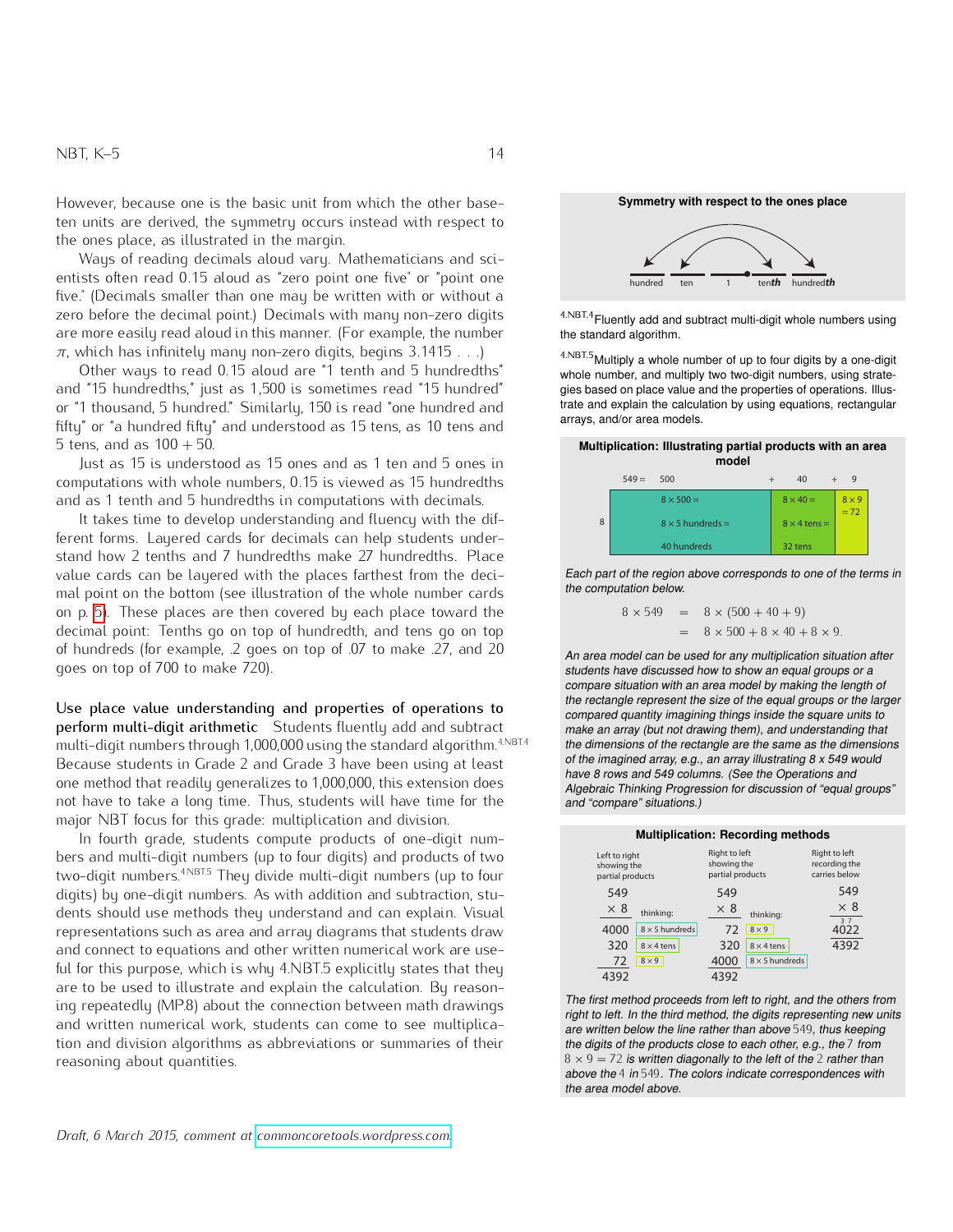One component of understanding general methods for multiplication is understanding how to compute products of one-digit numbers and multiples of 10, 100, and 1000. This extends work in Grade 3 on products of one-digit numbers and multiples of 10. We can calculate  $6 \times 700$  by calculating  $6 \times 7$  and then shifting the result to the left two places (by placing two zeros at the end to show that these are hundreds) because 6 groups of 7 hundred is  $6 \times 7$  hundreds, which is 42 hundreds, or 4*,*200. Students can use this place value reasoning, which can also be supported with diagrams of arrays or areas, as they develop and practice using the patterns in relationships among products such as  $6 \times 7$ ,  $6 \times 70$ ,  $6 \times 700$ , and  $6 \times 7000$ . Products of 5 and even numbers, such as  $5 \times 4$ ,  $5 \times 40$ ,  $5 \times 400$ ,  $5 \times 4000$  and  $4 \times 5$ ,  $4 \times 50$ ,  $4 \times 500$ ,  $4 \times 5000$  might be discussed and practiced separately afterwards because they may seem at first to violate the patterns by having an "extra" 0 that comes from the one-digit product.

Another part of understanding general base-ten methods for multidigit multiplication is understanding the role played by the distributive property. This allows numbers to be decomposed into base-ten units, products of the units to be computed, then combined. By decomposing the factors into base-ten units and applying the distributive property, multiplication computations are reduced to single-digit multiplications and products of numbers with multiples of 10, of 100, and of 1000. Students can connect diagrams of areas or arrays to numerical work to develop understanding of general base-ten multiplication methods.

Computing products of two two-digit numbers requires using the distributive property several times when the factors are decomposed into base-ten units. For example,

$$
36 \times 94 = (30 + 6) \times (94)
$$
  
= 30 \times 94 + 6 \times 94  
= 30 \times (90 + 4) + 6 \times (90 + 4)  
= 30 \times 90 + 30 \times 4 + 6 \times 90 + 6 \times 4.

The four products in the last line correspond to the four rectangles in the area model in the margin. Their factors correspond to the factors in written methods. When written methods are abbreviated, some students have trouble seeing how the single-digit factors are related to the two-digit numbers whose product is being computed (MP.2). They may find it helpful initially to write each two-digit number as the sum of its base-ten units (e.g., writing next to the calculation  $94 = 90 + 4$  and  $36 = 30 + 6$ ) so that they see what the single digits are. Some students also initially find it helpful to write what they are multiplying in front of the partial products (e.g.,  $6 \times 4 = 24$ ). These helping steps can be dropped when they are no longer needed. At any point before or after their acquisition of fluency, some students may prefer to multiply from the left because they find it easier to align the subsequent products under this biggest product.

*Draft, 6 March 2015, comment at [commoncoretools.wordpress.com.](commoncoretools.wordpress.com)*

#### **Illustrating partial products with an area model**



rectangular region. Such area models can support understanding and explaining of different ways to record man products between the carries of the carrier opened is to<br>demands of other methods, a useful helping step method is to ייי ייט.<br>14 te ooloo<br>Irinte the partial products, then to add the partial products outside the<br>rectangle. The products of base-ten units are shown as parts of a multiplication. For students who struggle with the spatial make a quick sketch like this with the lengths labeled and just rectangle.

## Methods that compute partial products first



These proceed from right to left, but could go left to right. On the right, digits that represent newly composed tens and hundreds are written below the line instead of above 94. The digits 2 and 1 are surrounded by a blue box. The 1 from  $30 \times 4 = 120$  is placed correctly in the hundreds place and the digit 2 from  $30 \times 90 = 2700$  is placed correctly in the thousands place. If these digits had been placed above 94, they would be in incorrect places. Note that the 0 (surrounded by a yellow box) in the ones place of the second row of the method on the right is there because the whole row of digits is produced by multiplying by 30 (not 3). Colors on the left correspond with the area model above.

| Methods that alternate multiplying and adding |                     |  |
|-----------------------------------------------|---------------------|--|
| $x \sqrt{3}$<br>2<br>ಳ                        | $\mathbf{a}$<br>338 |  |

These methods put the newly composed units from a partial product in the correct column, then they are added to the next partial product. These alternating methods are more difficult than the methods above that show the four partial products. The first method can be used in Grade 5 division when multiplying a partial quotient times a two-digit divisor.

Not shown is the recording method in which the newly composed units are written above the top factor (e.g., 94). This puts the hundreds digit of the tens times ones product in the tens column (e.g., the 1 hundred in 120 from  $30 \times 4$  above the 9 tens in 94). This placement violates the convention that students have learned: a digit in the tens place represents tens, not hundreds.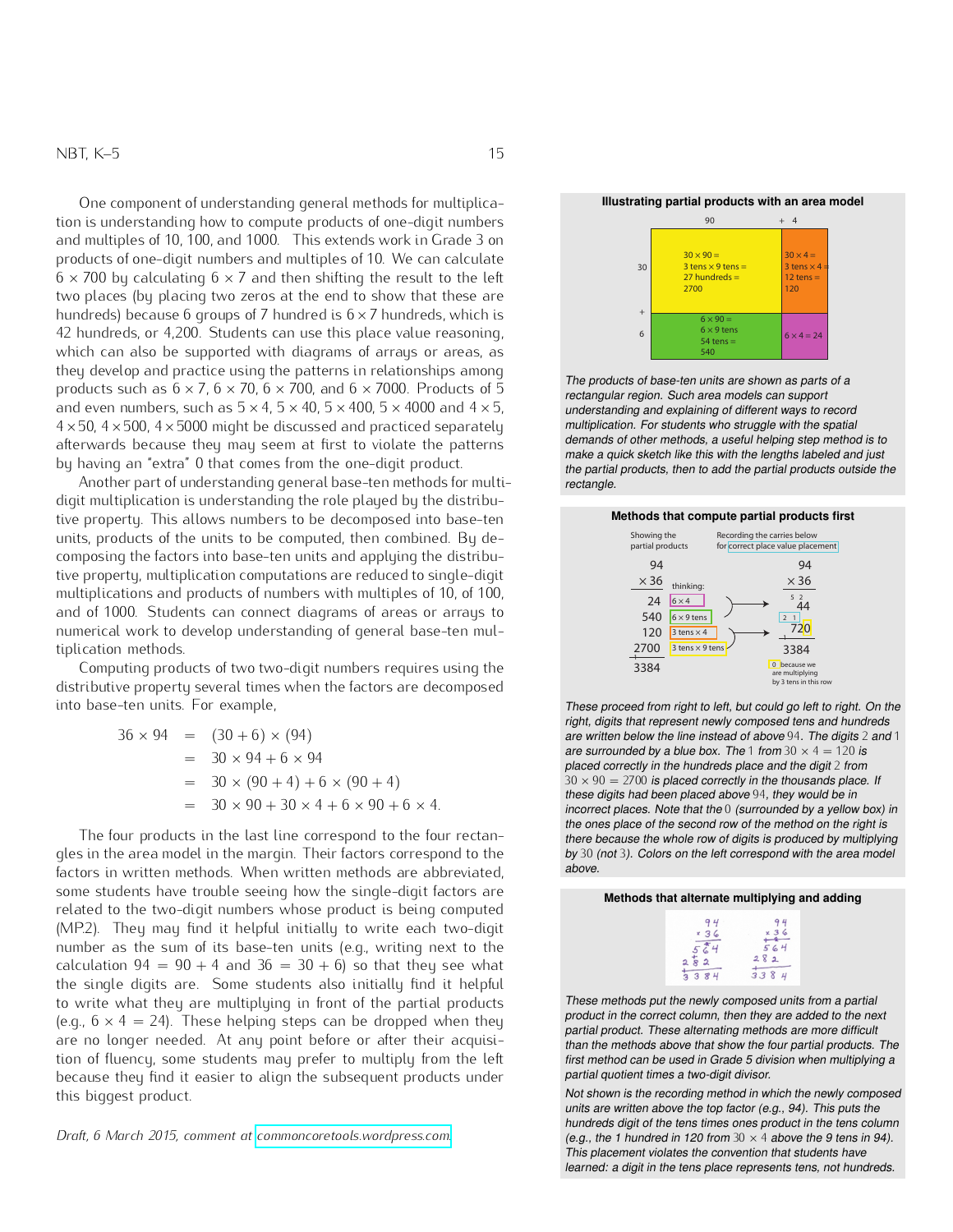General methods for computing quotients of multi-digit numbers and one-digit numbers rely on the same understandings as for multiplication, but cast in terms of division.<sup>4.NBT.6</sup> One component is quotients of multiples of 10, 100, or 1000 and one-digit numbers. For example,  $42 \div 6$  is related to  $420 \div 6$  and  $4200 \div 6$ . Students can draw on their work with multiplication and they can also reason that  $4200 \div 6$  means partitioning 42 hundreds into 6 equal groups, so there are 7 hundreds in each group.

Another component of understanding general methods for multidigit division computation is the idea of decomposing the dividend into like base-ten units and finding the quotient unit by unit, starting with the largest unit and continuing on to smaller units. See the figure in the margin. As with multiplication, this relies on the distributive property. This can be viewed as finding the side length of a rectangle (the divisor is the length of the other side) or as allocating objects (the divisor is the number of groups or the number of objects in each group). See the figure on the next page for an example.

Multi-digit division requires working with remainders. In preparation for working with remainders, students can compute sums of a product and a number, such as  $4 \times 8 + 3$ . In multi-digit division, students will need to find the greatest multiple less than a given number. For example, when dividing by 6, the greatest multiple of 6 less than 50 is  $6 \times 8 = 48$ . Students can think of these "greatest" multiples" in terms of putting objects into groups. For example, when 50 objects are shared among 6 groups, the largest whole number of objects that can be put in each group is 8, and 2 objects are left over. (Or when 50 objects are allocated into groups of 6, the largest whole number of groups that can be made is 8, and 2 objects are left over.) The equation  $6 \times 8 + 2 = 50$  (or  $8 \times 6 + 2 = 50$ ) corresponds with this situation.

> **Cases involving** 0 **in division**  $6) 901$  2) 83 - 6  $\overline{3}$ 1 4 - 8 0 12 ) 3714 -36 11 3 **Stop now because** of the 0? No, there are still 3 ones left. Stop now because 11 is less than 12? No, it is 11 tens, so there are still  $110 + 4 = 114$  left **Case 1** a 0 in the dividend: **Case 2** a 0 in a remainder part way through: **Case 3** a 0 in the quotient: What to do about the 0? 3 hundreds = 30 tens

Cases involving 0 in division may require special attention. See the figure below.

*Draft, 6 March 2015, comment at [commoncoretools.wordpress.com.](commoncoretools.wordpress.com)*

4.NBT.6 Find whole-number quotients and remainders with up to four-digit dividends and one-digit divisors, using strategies based on place value, the properties of operations, and/or the relationship between multiplication and division. Illustrate and explain the calculation by using equations, rectangular arrays, and/or area models.



 $745 \div 3$  can be viewed as allocating 745 objects bundled in 7 hundreds, 4 tens, and 3 ones equally among 3 groups. In Step 1, the 2 indicates that each group got 2 hundreds, the 6 is the number of hundreds allocated, and the 1 is the number of hundreds not allocated. After Step 1, the remaining hundred is decomposed as 10 tens and combined with the 4 tens (in 745) to make 14 tens.

#### *•* **A note on notation**

The result of division within the system of whole numbers is frequently written as:

$$
84 \div 10 = 8R4
$$
 and  $44 \div 5 = 8R4$ .

Because the two expressions on the right are the same, students should conclude that  $84 \div 10$  is equal to  $44 \div 5$ , but this is not the case. (Because the equal sign is not used appropriately, this usage is a non-example of Standard for Mathematical Practice 6.) Moreover, the notation  $8R4$  does not indicate a number.

Rather than writing the result of division in terms of a whole-number quotient and remainder, the relationship of whole-number quotient and remainder can be written as:

 $84 = 8 \times 10 + 4$  and  $44 = 8 \times 5 + 4$ .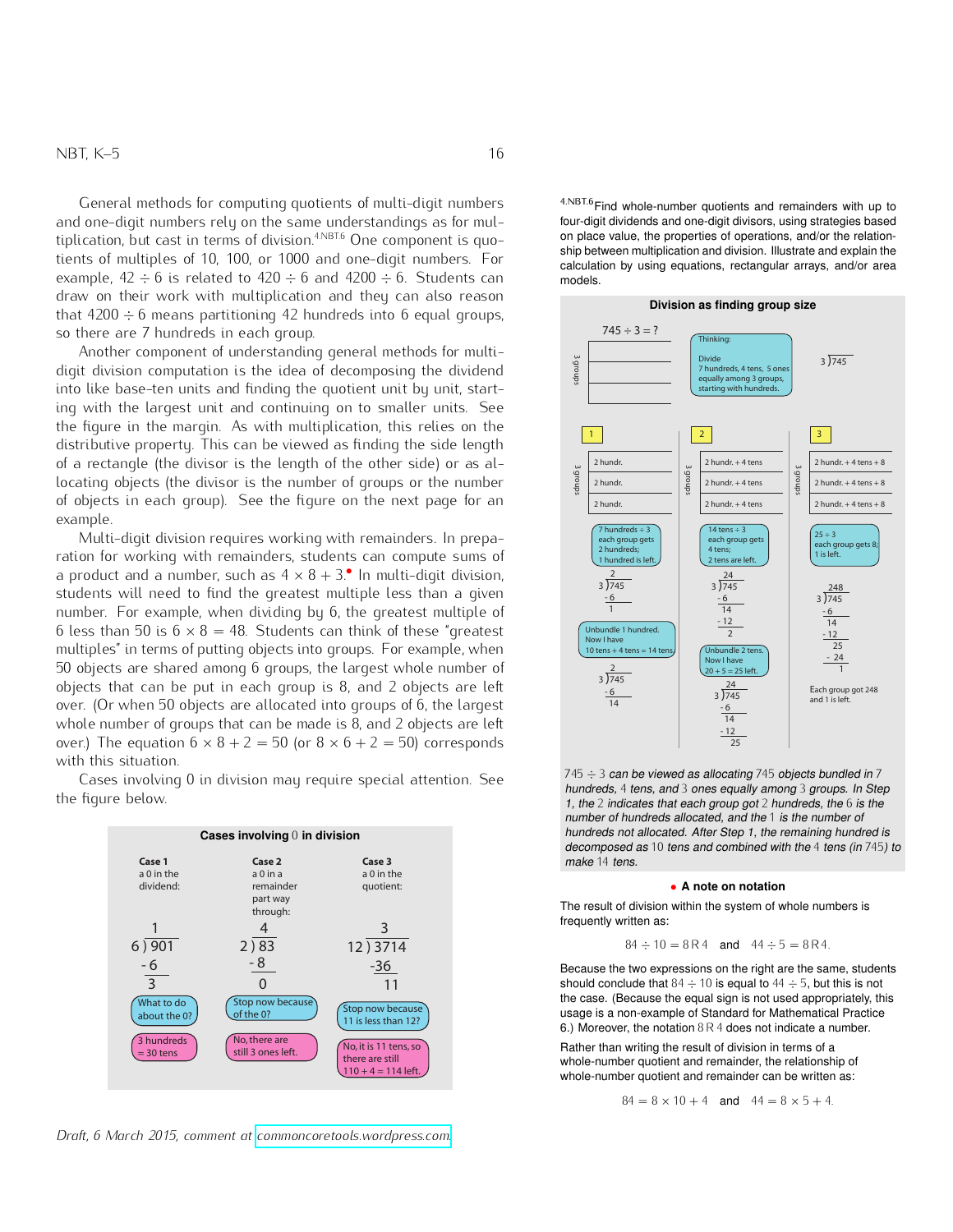

*Draft, 6 March 2015, comment at [commoncoretools.wordpress.com.](commoncoretools.wordpress.com)*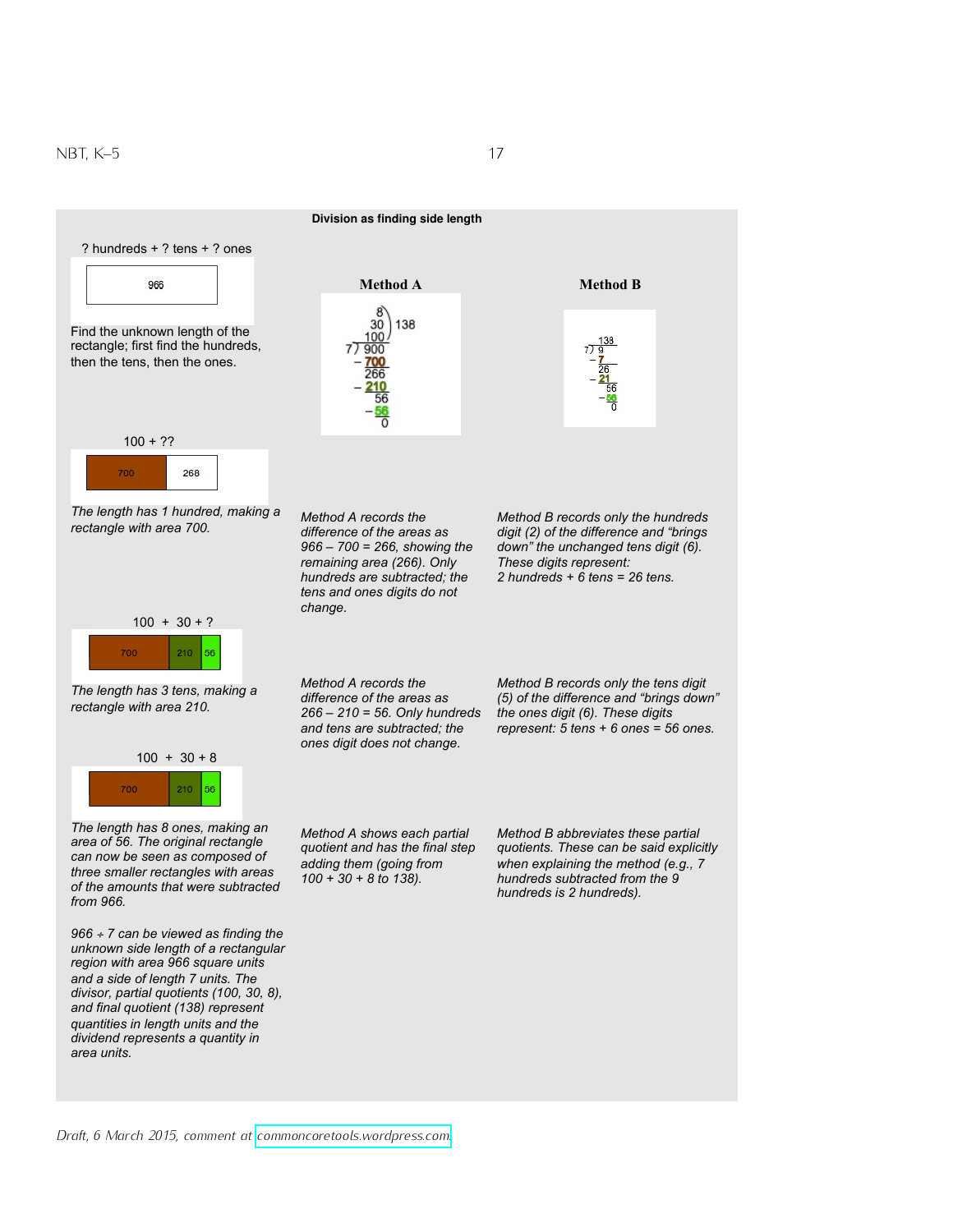In Grade 5, students extend their understanding of the base-ten system to decimals to the thousandths place, building on their Grade 4 work with tenths and hundredths. They become fluent with the standard multiplication algorithm with multi-digit whole numbers. They reason about dividing whole numbers with two-digit divisors, and reason about adding, subtracting, multiplying, and dividing decimals to hundredths.

Understand the place value system Students extend their understanding of the base-ten system to the relationship between adjacent places, how numbers compare, and how numbers round for decimals to thousandths.

New at Grade 5 is the use of whole number exponents to denote powers of 10.5.NBT.2 Students understand why multiplying by a power of 10 shifts the digits of a whole number or decimal that many places to the left. For example, multiplying by 10 $^4$  is multiplying by 10 four times. Multiplying by 10 once shifts every digit of the multiplicand one place to the left in the product (the product is ten times as large) because in the base-ten system the value of each place is 10 times the value of the place to its right. So multiplying by 10 four times shifts every digit 4 places to the left. Patterns in the number of 0s in products of a whole number and a power of 10 and the location of the decimal point in products of decimals with powers of 10 can be explained in terms of place value. Because students have developed their understandings of and computations with decimals in terms of multiples (consistent with 4.OA.4) rather than powers, connecting the terminology of multiples with that of powers affords connections between understanding of multiplication and exponentiation.

Perform operations with multi-digit whole numbers and with decimals to hundredths At Grade 5, students fluently compute products of whole numbers using the standard algorithm.<sup>5.NBT.5</sup> Underlying this algorithm are the properties of operations and the base-ten system (see the Grade 4 section).

Division in Grade 5 extends Grade 4 methods to two-digit divisors.<sup>5.NBT.6</sup> Students continue to decompose the dividend into base-ten units and find the quotient place by place, starting from the highest place. They illustrate and explain their calculations using equations, rectangular arrays, and/or area models. Estimating the quotients is a new aspect of dividing by a two-digit number. Even if students round the dividend appropriately, the resulting estimate may need to be adjusted up or down. Sometimes multiplying the ones of a two-digit divisor composes a new thousand, hundred, or ten. These newly composed units can be written as part of the division computation, added mentally, or as part of a separate multiplication computation. Students who need to write decomposed units when subtracting need to remember to leave space to do so.

*Draft, 6 March 2015, comment at [commoncoretools.wordpress.com.](commoncoretools.wordpress.com)*

5.NBT.2Explain patterns in the number of zeros of the product when multiplying a number by powers of 10, and explain patterns in the placement of the decimal point when a decimal is multiplied or divided by a power of 10. Use whole-number exponents to denote powers of 10.

 $5.$ NBT.5 Fluently multiply multi-digit whole numbers using the stan-dard algorithm.

 $5.$ NBT.6 Find whole-number quotients of whole numbers with up to four-digit dividends and two-digit divisors, using strategies based on place value, the properties of operations, and/or the relationship between multiplication and division. Illustrate and explain the calculation by using equations, rectangular arrays, and/or area models.

#### **Recording division after an underestimate**

| $1655 \div 27$       |            |
|----------------------|------------|
|                      | 10         |
| Rounding 27          | 50<br>(30) |
| to 30 produces       | 27) 1655   |
| the underestimate    | $-1350$    |
| 50 at the first step | 305        |
| but this method      | $-270$     |
| allows the division  | 35         |
| process to be        | $-27$      |
| continued            |            |
|                      |            |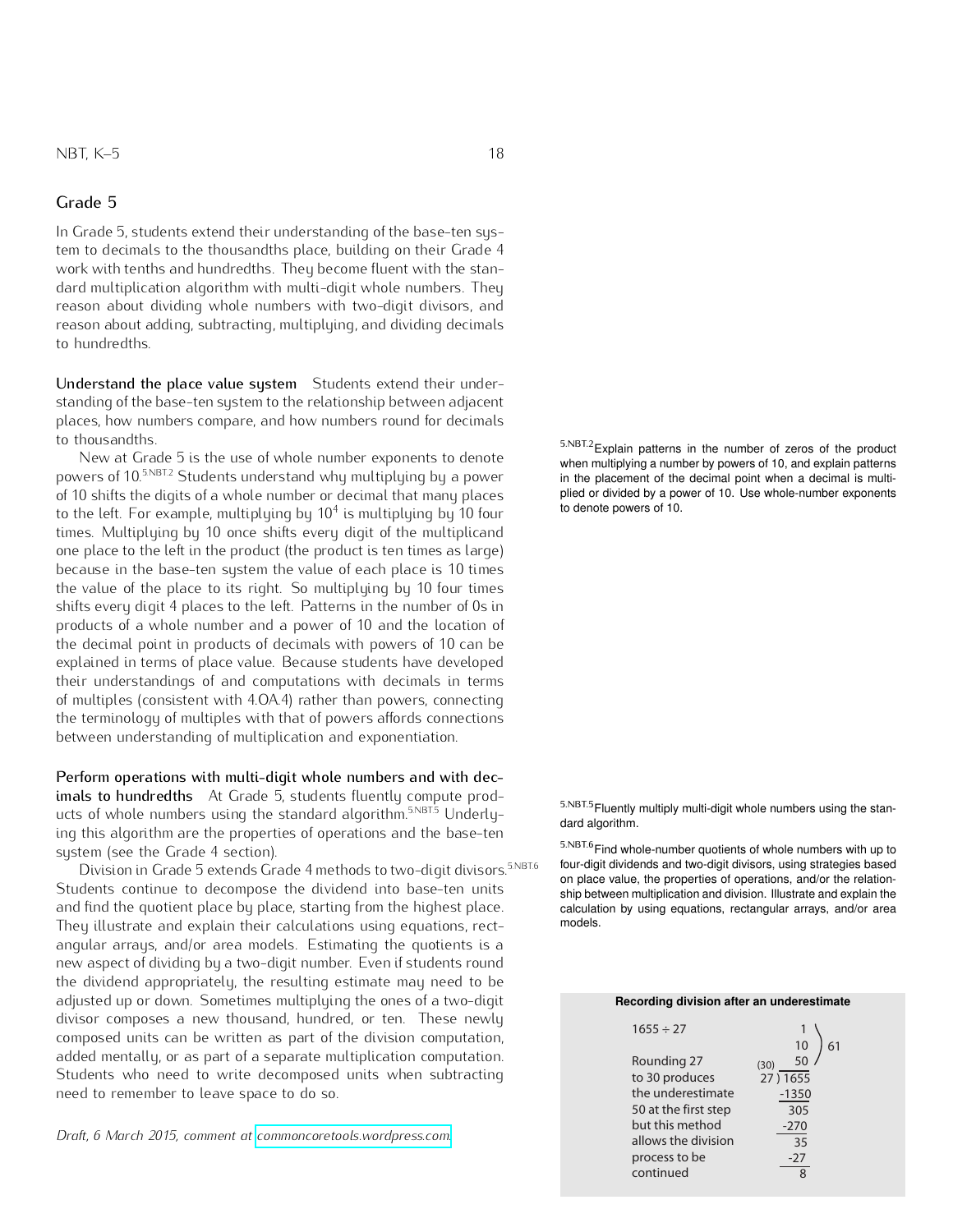Because of the uniformity of the structure of the base-ten system, students use the same place value understanding for adding and subtracting decimals that they used for adding and subtracting whole numbers.<sup>5.NBT.7</sup> Like base-ten units must be added and subtracted, so students need to attend to aligning the corresponding places correctly (this also aligns the decimal points). It can help to put 0s in places so that all numbers show the same number of places to the right of the decimal point. A whole number is not usually written with a decimal point, but a decimal point followed by one or more 0s can be inserted on the right (e.g., 16 can also be written as 16*.*0 or 16*.*00). The process of composing and decomposing a base-ten unit is the same for decimals as for whole numbers and the same methods of recording numerical work can be used with decimals as with whole numbers. For example, students can write digits representing newly composed units on the addition line, and they can decompose units wherever needed before subtracting.

General methods used for computing products of whole numbers extend to products of decimals. Because the expectations for decimals are limited to thousandths and expectations for factors are limited to hundredths at this grade level, students will multiply tenths with tenths and tenths with hundredths, but they need not multiply hundredths with hundredths. Before students consider decimal multiplication more generally, they can study the effect of multiplying by 0*.*1 and by 0*.*01 to explain why the product is ten or a hundred times as small as the multiplicand (moves one or two places to the right). They can then extend their reasoning to multipliers that are single-digit multiples of 0*.*1 and 0*.*01 (e.g., 0*.*2 and 0*.*02, etc.).

There are several lines of reasoning that students can use to explain the placement of the decimal point in other products of decimals. Students can think about the product of the smallest base-ten units of each factor. For example, a tenth times a tenth is a hundredth, so  $3.2 \times 7.1$  will have an entry in the hundredth place. Note, however, that students might place the decimal point incorrectly for  $3.2 \times 8.5$  unless they take into account the 0 in the ones place of  $32 \times 85$ . (Or they can think of  $0.2 \times 0.5$  as 10 hundredths.) They can also think of the decimals as fractions or as whole numbers divided by 10 or 100.<sup>5.NF.3</sup> When they place the decimal point in the product, they have to divide by a 10 from each factor or 100 from one factor. For example, to see that  $0.6 \times 0.8 = 0.48$ , students can use fractions:  $\frac{6}{10} \times \frac{8}{10} = \frac{48}{100}$ . Students can also reason that when they start Apply and extend previous understandings of multiplication carry out the multiplication without the decimal point, they have to multiply a fraction or whole number by a fraction. multiplied each decimal factor by 10 or 100, so they will need to divide by those numbers in the end to get the correct answer. Also, students can use reasoning about the sizes of numbers to determine the placement of the decimal point. For example,  $3.2 \times 8.5$  should be close to  $3 \times 9$ , so 27.2 is a more reasonable product for  $3.2 \times 8.5$ than 2*.*72 or 272. This estimation-based method is not reliable in all cases, however, especially in cases students will encounter in later grades. For example, it is not easy to decide where to place

*Draft, 6 March 2015, comment at [commoncoretools.wordpress.com.](commoncoretools.wordpress.com)*

5.NBT.7Add, subtract, multiply, and divide decimals to hundredths, using concrete models or drawings and strategies based on place value, properties of operations, and/or the relationship between addition and subtraction; relate the strategy to a written method and explain the reasoning used.

5.NF.3 Interpret a fraction as division of the numerator by the denominator  $(a/b = a \div b)$ . Solve word problems involving division of whole numbers leading to answers in the form of fractions or mixed numbers, e.g., by using visual fraction models or equations to represent the problem.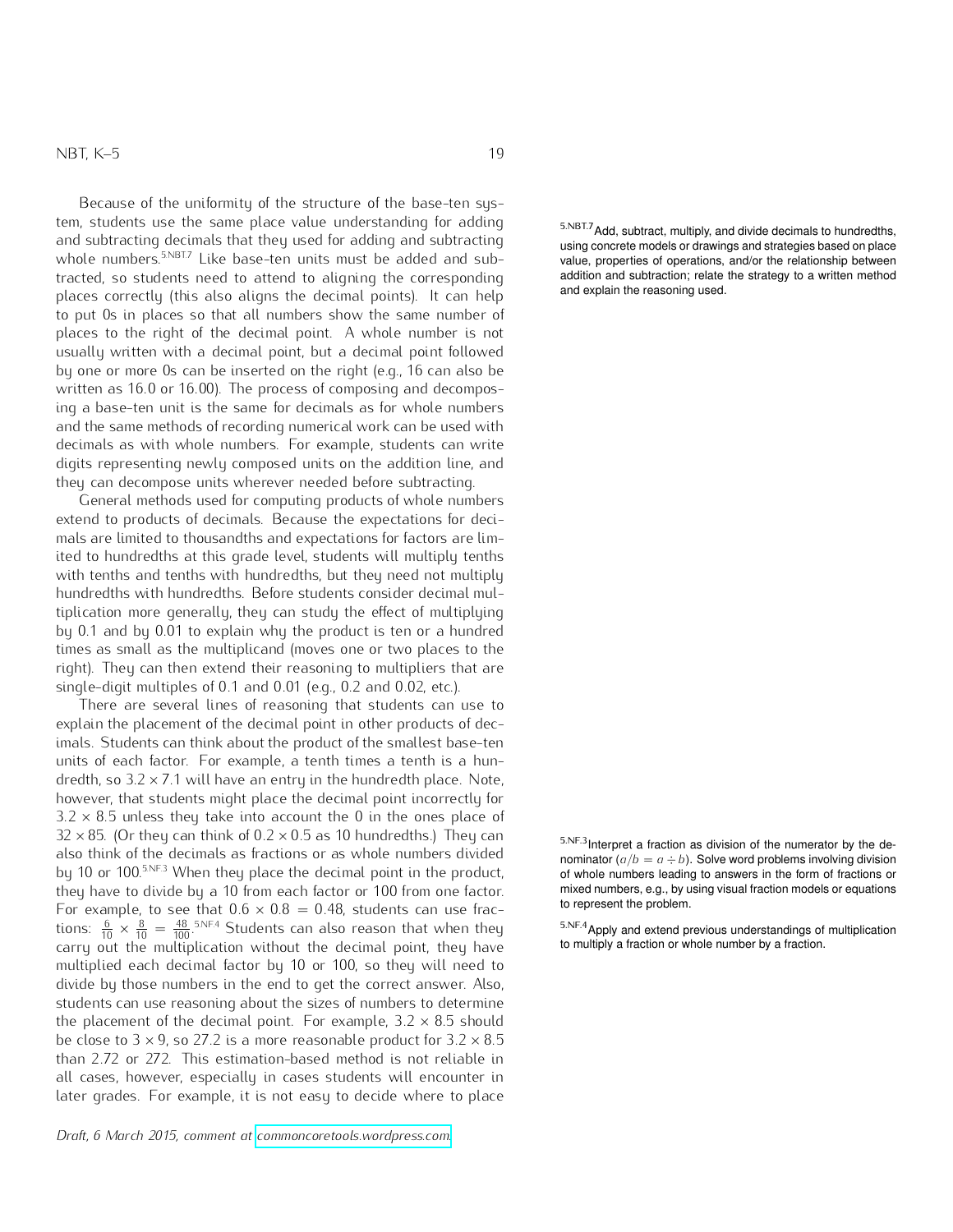the decimal point in  $0.023 \times 0.0045$  based on estimation. Students can summarize the results of their reasoning such as those above as specific numerical patterns and then as one general overall pattern such as "the number of decimal places in the product is the sum of the number of decimal places in each factor."

General methods used for computing quotients of whole numbers extend to decimals with the additional issue of placing the decimal point in the quotient. As with decimal multiplication, students can first examine the cases of dividing by 0*.*1 and 0*.*01 to see that the quotient becomes 10 times or 100 times as large as the dividend (see also the Number and Operations—Fractions Progression). For example, students can view  $7 \div 0.1 = \square$  as asking how many tenths are in 7. 5.NF.7b Because it takes 10 tenths to make 1, it takes 7 times as many tenths to make 7, so  $7 \div 0.1 = 7 \times 10 = 70$ . Or students could note that 7 is 70 tenths, so asking how many tenths are in 7 is the same as asking how many tenths are in 70 tenths, which is 70. In other words,  $7 \div 0.1$  is the same as 70  $\div 1$ . So dividing by 0*.*1 moves the number 7 one place to the left, the quotient is ten times as big as the dividend. As with decimal multiplication, students can then proceed to more general cases. For example, to calculate 7˜0*.*2, students can reason that 0*.*2 is 2 tenths and 7 is 70 tenths, so asking how many 2 tenths are in 7 is the same as asking how many 2 tenths are in 70 tenths. In other words,  $7 \div 0.2$  is the same as  $70 \div 2$ ; multiplying both the 7 and the 0.2 by 10 results in the same quotient. Or students could calculate  $7 \div 0.2$  by viewing 0.2 as  $2 \times 0.1$ , so they can first divide 7 by 2, which is 3.5, and then divide that result by 0*.*1, which makes 3*.*5 ten times as large, namely 35. Dividing by a decimal less than 1 results in a quotient larger than the dividend<sup>5.NF.5</sup> and moves the digits of the dividend one place 5.NF.5 Interpret multiplication as scaling (resizing), by: to the left. Students can summarize the results of their reasoning as specific numerical patterns, then as one general overall pattern such as "when the decimal point in the divisor is moved to make a whole number, the decimal point in the dividend should be moved the same number of places."

5.NF.7b Apply and extend previous understandings of division to divide unit fractions by whole numbers and whole numbers by

unit fractions.

b Interpret division of a whole number by a unit fraction, and compute such quotients.

- a Comparing the size of a product to the size of one factor on the basis of the size of the other factor, without performing the indicated multiplication.
- b Explaining why multiplying a given number by a fraction greater than 1 results in a product greater than the given number (recognizing multiplication by whole numbers greater than 1 as a familiar case); explaining why multiplying a given number by a fraction less than 1 results in a product smaller than the given number; and relating the principle of fraction equivalence  $a/b = (n \times a)/(n \times b)$ to the effect of multiplying  $a/b$  by 1.